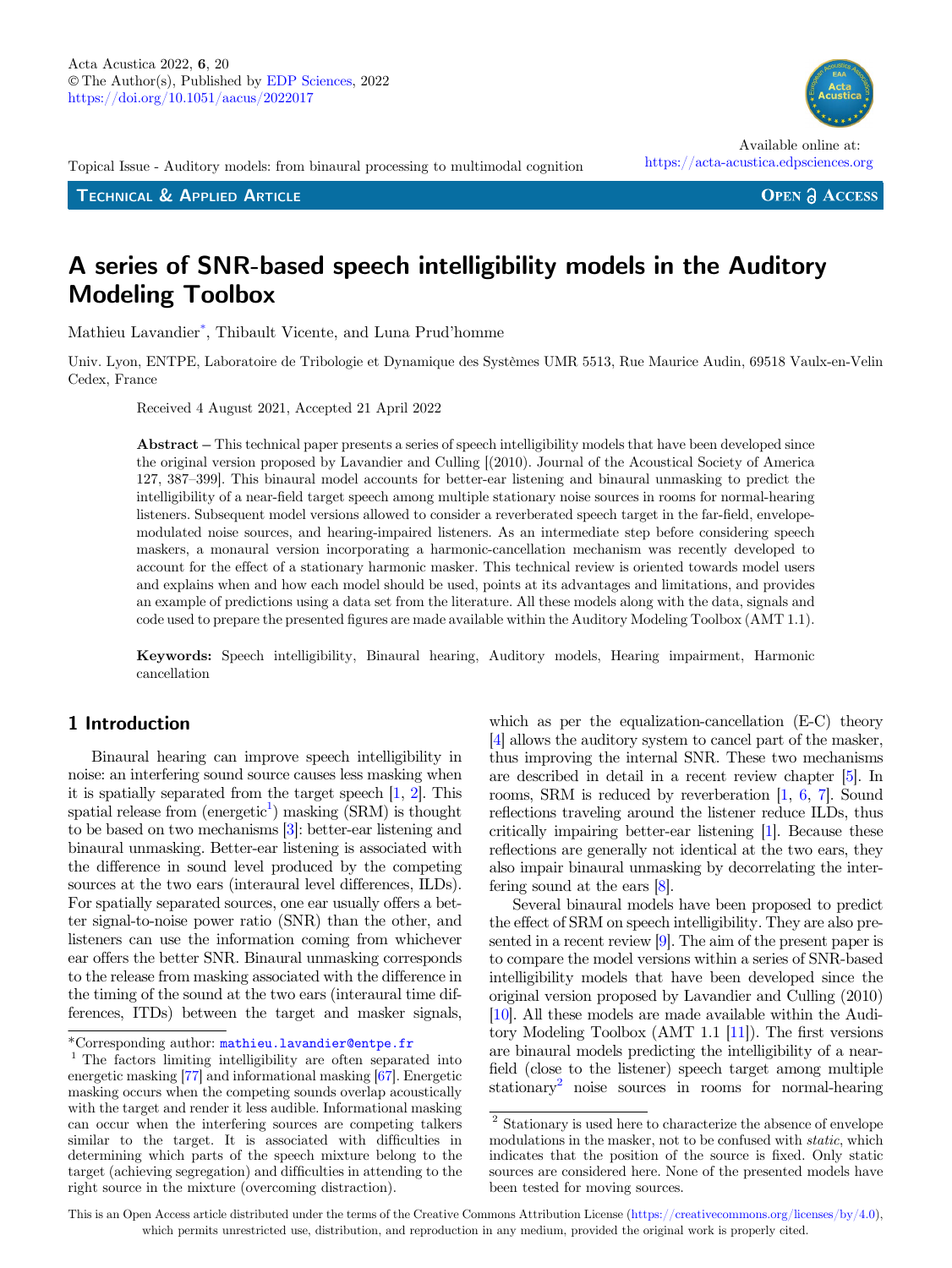<span id="page-1-0"></span>(NH) listeners, using as inputs either the signals reaching the listener's ears (lavandier2022) or the binaural room impulse responses (BRIRs) measured in the considered configurations (jelfs2011). Subsequent model versions were designed to consider a reverberated speech target further away from the listener in the far-field (leclere2015), or envelope-modulated noise sources (vicente2020nh), and hearing-impaired (HI) listeners (vicente2020). A SNR-based monaural model incorporating a harmoniccancellation mechanism that accounts for the effect of a stationary harmonic masker is also presented (prudhomme2020), and constitutes an intermediate step before considering speech maskers. All these models have been described in detail and validated using various data sets in their corresponding original publication. Our aim here is to explain when and how each model should be used, focusing on the differences across models and the practical details particularly relevant to model users rather than on the underlying theories (fully described in the original publications). For each model, predictions using a data set from the literature is provided. These predictions are not here to test or validate the model, but to give an example on how to use it. The data and signals are available within the AMT 1.1 [[11](#page-14-0)] along with the code used to run the models for all the examples provided, so that the user can check how to handle a particular model before using it to predict intelligibility in other conditions. The code used to compute the predictions displayed in each of the six figures of this paper is integrated as exp\_lavandier2022 in the AMT 1.1 (see section Experiments in the Documentation).

## 2 Common structure

The original model proposed by Lavandier and Culling (2010) [\[10](#page-14-0)] accounts for better-ear listening and binaural unmasking. Even if the subsequent models differ from the original in their exact computations, their underlying concept and structure are identical. Like other binaural models [[7,](#page-14-0) [12\]](#page-14-0), this model is based on the E-C theory [\[4\]](#page-14-0); but the direct implementation of equalization and cancellation is replaced by a predictive equation and the resulting prediction of binaural unmasking advantage is added to a better-ear SNR, making it more conceptually similar to earlier anechoic models [\[13](#page-14-0), [14\]](#page-14-0).

The better-ear listening and binaural unmasking components of the model are predicted independently, from the signals produced by the sources at the ears of the listeners. The target and interferer signals must be available separately. When multiple masking sources are present, the overall interfering signal resulting from these sources is used as input. The better-ear SNR is estimated from the SNR computed as a function of frequency at each ear, selecting band-by-band the ear for which the SNR is higher. SNRs are weighted according to their relevance for speech using the speech intelligibility index (SII) weightings [\[15\]](#page-14-0), and integrated across frequency to provide a broadband better-ear SNR in dB. Binaural unmasking is modeled by increasing the SNR by the size of the binaural masking level

difference (BMLD) for pure tone detection in noise in each frequency band. BMLDs are estimated from the interaural phase differences of target and interferer  $(\Phi_T \text{ and } \Phi_I)$  and the interaural coherence of the interferer  $(\rho_I)$ . The BMLD is obtained in each frequency band using equation (1) following a development of the E-C theory [\[16,](#page-14-0) [17\]](#page-14-0). Where equation (1) returns a negative value, the BMLD is set to zero, following the assumption that binaural thresholds are never above either of the corresponding monaural thresholds [[18](#page-14-0)]. The BMLD values are then SII-weighted and integrated across frequency to provide a broadband binaural unmasking advantage. The target and interferer signals are both cross-correlated to derive the interaural parameters used in equation (1). The coherence is taken as the maximum of the cross-correlation function, and the interaural phase difference is obtained by multiplying the corresponding delay by the center frequency of the band. The search of a maximum in the cross-correlation function is limited to delays within the range plus/minus half the period of the band center frequency. As a result, the model does not predict any BMLD at high frequencies.

$$
BMLD = 10\log_{10}([k - \cos(\Phi_T - \Phi_l)]/[k - \rho_l]) \quad (1)
$$

with

$$
k = (1 + \sigma_{\varepsilon}^2) \exp(\omega^2 \sigma_{\delta}^2)
$$
 (2)

and  $\omega$  = center frequency of the band in rad/s,  $\sigma_{\delta} = 105$  µs and  $\sigma_{\epsilon} = 0.25$  the standard deviations of the E-C time and amplitude jitters, respectively. This equation was adapted from those of Durlach (1972) for tone detection in noise and uses the same jitter values [[4\]](#page-14-0), characterizing an internal noise in the EC model.

To predict the overall effect of binaural hearing, the effective SNR is obtained by adding the binaural unmasking advantage to the better-ear SNR, assuming additive  $\text{contributions}^3$  of the two mechanisms. This assumption, previously discussed [\[5](#page-14-0), [19,](#page-14-0) [20\]](#page-14-0) and not necessarily used in all binaural intelligibility models (see [\[9\]](#page-14-0) for a review), allowed for accurate predictions of several data sets where the two mechanisms were involved both in isolation and combination [[19](#page-14-0), [20\]](#page-14-0). The model does not provide an absolute evaluation of intelligibility, the prediction method is relative. Effective SNRs can be used to predict measured differences in speech reception threshold (SRT, the SNR for 50% intelligibility). Effective SNRs are simply inverted, so that high SNRs correspond to low predicted SRTs. Predicted differences in inverted effective SNR can be directly compared to SRT differences across experimental conditions. To predict absolute SRTs rather than relative differences, a reference needs to be chosen. When modeling an experiment, we generally choose the average SRT across listeners and conditions as a reference. Inverted ratios are

 $\frac{3}{3}$  In the AMT code provided with this paper, the better-ear SNR and binaural unmasking advantage can be obtained as additional outputs to the binaural models, so that the relative contributions of the corresponding mechanisms can be evaluated.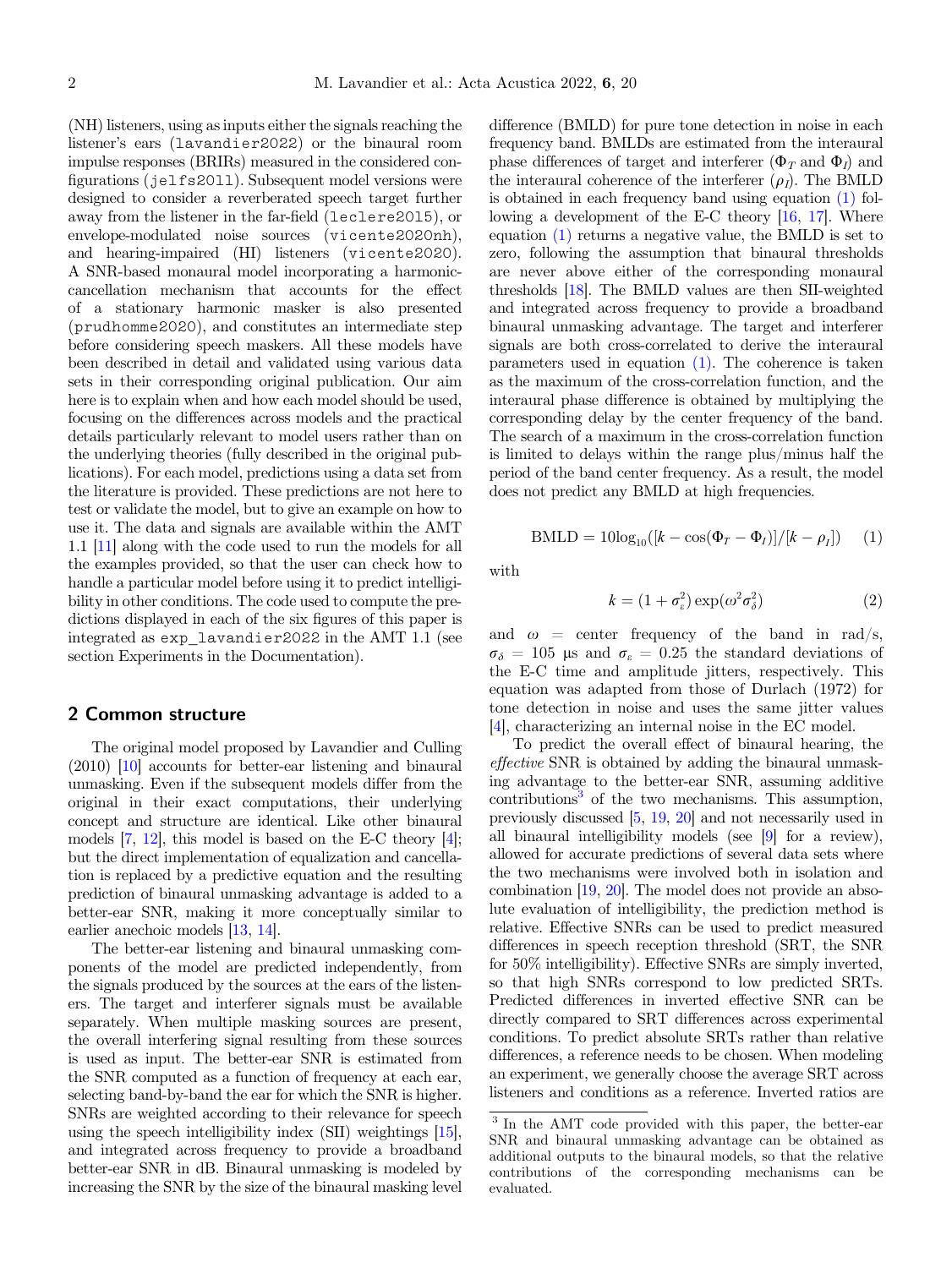centered to this average SRT (by subtracting their mean and adding the average SRT) to obtain the predicted SRTs, or in other words, the average predicted SRT is aligned to the average measured SRT. The predicted differences in SRT across conditions remain unaffected by this alignment.

The target and overall masker signals used as model inputs need to be equalized in level. During SRT measurements, the level of the target or maskers<sup>4</sup> is varied to control the SNR and reach 50% intelligibility. In the same way, for inputs equalized in level (input  $SNR = 0$  dB), the models will predict differences in (effective/output) SNR across compared conditions, which can be compared to the differences in SNR at threshold during the measurements, the SRTs. The absolute level at which target and masker signals are calibrated is important only when audibility is an issue, i.e. for the model vicente2020 that takes into account hearing impairment, in which case the signals are calibrated to the (maskers or target) level that was fixed during the measurements. For the five other models presented here, which do not account for audibility, changing the absolute level of the calibration does not change the effective SNR at the model output.

Except for jelfs2011 and leclere2015, the models presented below take as inputs the signals at the ears. To produce reliable predictions, they require averaging across signals (i.e. across time). Thus, predictions are generally averaged across several realizations of the stimuli. With the stationary model lavandier2022, predictions can be computed using single realizations of the stationary noise maskers (if they are at least 4- to 5-s long). The predictions change very little when concatenating more stationary noises (or averaging prediction across more noise realizations). This is not the case for the non-stationary models (vicente2020nh and vicente2020) and modulated noise maskers for which more realizations are required (except in the particular case of maskers with identical modulations across realizations; e.g. for sinusoidallymodulated noises with the same modulation frequency). Even if the model prudhomme2020 is stationary, it also requires averaging across several realizations of the harmonic masker because of the highly stochastic nature of its predictions (see below). Moreover, for all these models, the target signal used as model input is the average of several realizations of the target sentences. While for the stationary models (lavandier2022 and prudhomme2020) this only reduces the prediction variability across realizations, applying the non-stationary models (vicente2020nh and vicente2020) directly on the original speech waveforms could mistakenly lead to a reduced effective SNR in the target pauses, resulting in reduced predicted intelligibility, implicitly considering these pauses as an absence of information instead of relevant information [\[21\]](#page-15-0). To avoid this, the non-stationary models consider target energy averaged across time.

Model performances are evaluated here using three statistics: the Pearson's correlation coefficient  $r$  between measured and predicted SRTs the mean absolute error measured and predicted SRTs, the mean absolute error (MeanErr) computed as the average across conditions of the absolute difference between data and predictions, and the maximum absolute error (MaxErr). Note that, when evaluating the prediction performance of a model, it is important to consider both prediction errors and correlation between data and predictions: predictions can be well correlated with the data but with a general offset so that prediction errors are large; if the effects in the data are small and the model does not predict any difference across compared conditions (not capturing any of these small effects), then predictions errors can be small but predictions poorly correlated with the data.

## 3 Binaural models for stationary noise maskers 3.1 Models

The first two models, lavandier2022 and jelfs2011, are relevant when considering a near-field (or anechoic) target speech in the presence of single or multiple stationary noise sources in rooms (that can be anechoic) for NH listeners. The model jelfs2011 [\[19,](#page-14-0) [20](#page-14-0)] is a revision of the original model [\[10](#page-14-0)] presented in the previous section. In addition to some computational changes, the revised model is applied on the BRIRs measured between the listener's ears and the different source positions rather than on the full stimuli produced at the ears. Applying the model directly on BRIRs allows to produce fast and accurate non-stochastic predictions (no averaging across realizations). The model lavandier2022 has the same computational steps as jelfs2011, except that it is applied on the ear signals (like the original model [[10](#page-14-0)]) rather than on the BRIRs. In both models, inputs are decomposed into simulated peripheral frequency channels using a gammatone filterbank. The switch from signals (lavandier2022) to BRIRs (jelfs2011) requires signal power to be replaced by BRIR energy when calculating SNRs, so that this calculation is independent of the presence of a silence at the end of the BRIR, in the same way root-mean-square (RMS) power calculation is independent of (stationary) signal duration.

When using lavandier2022, the signals produced by multiple interferers are simply summed to obtain the overall interferer at the ears. When using jelfs2011, the interferer BRIRs are concatenated rather than added. Concatenation has the effect of summing the frequency-dependent energy of each contributing impulse response, and generating an averaged cross-correlation function. Summing directly the BRIRs would result in spectral distortion due to interference, which does not occur when summing statistically independent interfering signals convolved with those BRIRs. Concatenation is the appropriate approach when the interfering sources are independent. Only in the particular case of different interfering sources driven by the same signal (e.g., different loudspeakers driven by the same input [[22](#page-15-0)]) should the BRIRs be summed.

<sup>4</sup> In this paper, only experiments in which SRTs were measured varying the target level are presented.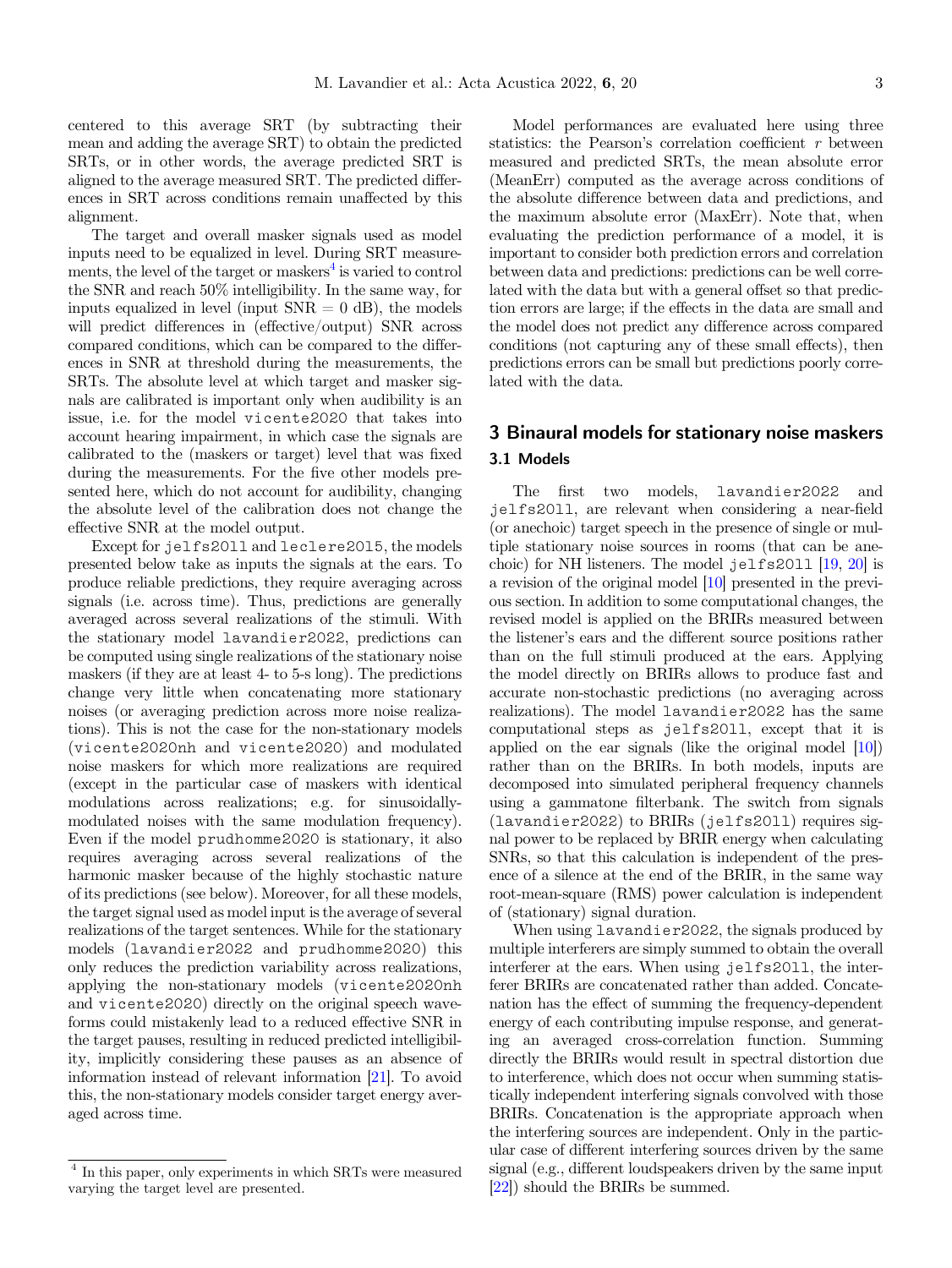<span id="page-3-0"></span>

Figure 1. Mean SRTs with standard errors across listeners measured by Lavandier et al. (2012) [\[20](#page-14-0)] with a stationary speechspectrum noise (SSN) simulated at two distances (near, far) in three directions (left, front, right) in a meeting room, using BRIRs (blue; binaural unmasking and better-ear listening involved) and SEIRs (red; no binaural unmasking). The target was always at nearright. Predicted SRTs and performance statistics are displayed for the model lavandier2022.

The model jelfs2011 applied on BRIRs is more computationally efficient and also particularly suited for extension towards reverberated targets affected by temporal smearing (see leclere2015 below). The version lavandier2022 using ear signals as inputs is well adapted for extension towards non-stationary maskers (see vicente2020nh below). That being written, the two models are conceptually identical and very close in terms of computation, thus producing very similar predictions, validated across a wide range of anechoic [[19](#page-14-0), [23](#page-15-0)] and reverberated [[20](#page-14-0)] conditions.

#### 3.2 Data

Lavandier et al. (2012) [\[20\]](#page-14-0) measured SRTs in the presence of a single stationary noise interferer (Fig. 1). In order to evaluate the relative contributions of better-ear listening and binaural unmasking, the stimuli were manipulated so that they contained normal ITDs (binaural unmasking and better-ear listening involved) or no ITD (no binaural unmasking). Real-room listening over headphones was simulated by convolving anechoic stimuli with BRIRs measured in a meeting room. Spectral-envelope impulse responses (SEIRs) were also used. They were obtained by removing the temporal characteristics of the BRIRs whilst preserving their spectral envelopes, thus removing the ITDs necessary for binaural unmasking while preserving the frequency-dependent ILDs necessary for better-ear listening. The difference between BRIRs (blue) and SEIRs (red) indicates the contribution of binaural unmasking. The intercates the contribution of binaural unmasking. The inter-<br>ferer was tested at two distances  $(0.65 \text{ m}$  "near", 5 m far") and three directions  $(-25^\circ$  "left", 0° "front", 25°<br>far") and three directions  $(-25^\circ$  "left", 0° "front", 25°

"right") relative to the listener; whereas the target speech was always at near-right. Moving the noise away from the target, from right to left, improved intelligibility (reduced SRTs) due to SRM. Increasing the noise distance in the room increased the influence of reverberation on this source, leading to a strong reduction of SRM. For nearby interferers, the contribution to SRM of better-ear listening (SEIR data, red) was larger than that of binaural unmasking. Increasing reverberation reduced the influence of azimuth separation between sources, indicating that head shadow was very limited in the far conditions; but intelligibility then benefited from room coloration. Binaural unmasking was still apparent in the far conditions.

## 3.3 Implementation of the predictions

The lavandier2022 predictions presented in Figure 1 were computed from the ear signals, using a single realization of the masker signal in each of the twelve tested conditions. The target was represented by averaging 120 target sentences in each condition (BRIR or SEIR), whereby all sentences were truncated to the duration of the shortest sentence. Because the BRIR-processed maskers end with a non-stationary portion corresponding to the reverberation decay (absent in the SEIRs  $[20]$  $[20]$  $[20]$ ), only the first 4.2 s of these signals were used for the predictions (there was no effect of removing this non-stationary part on the predictions presented here, but this could become important when considering long BRIRs). To mimic the level equalization of the stimuli during the experiment, the mean of the left and right RMS powers of the averaged target signals was equalized to that of the maskers, which were equalized across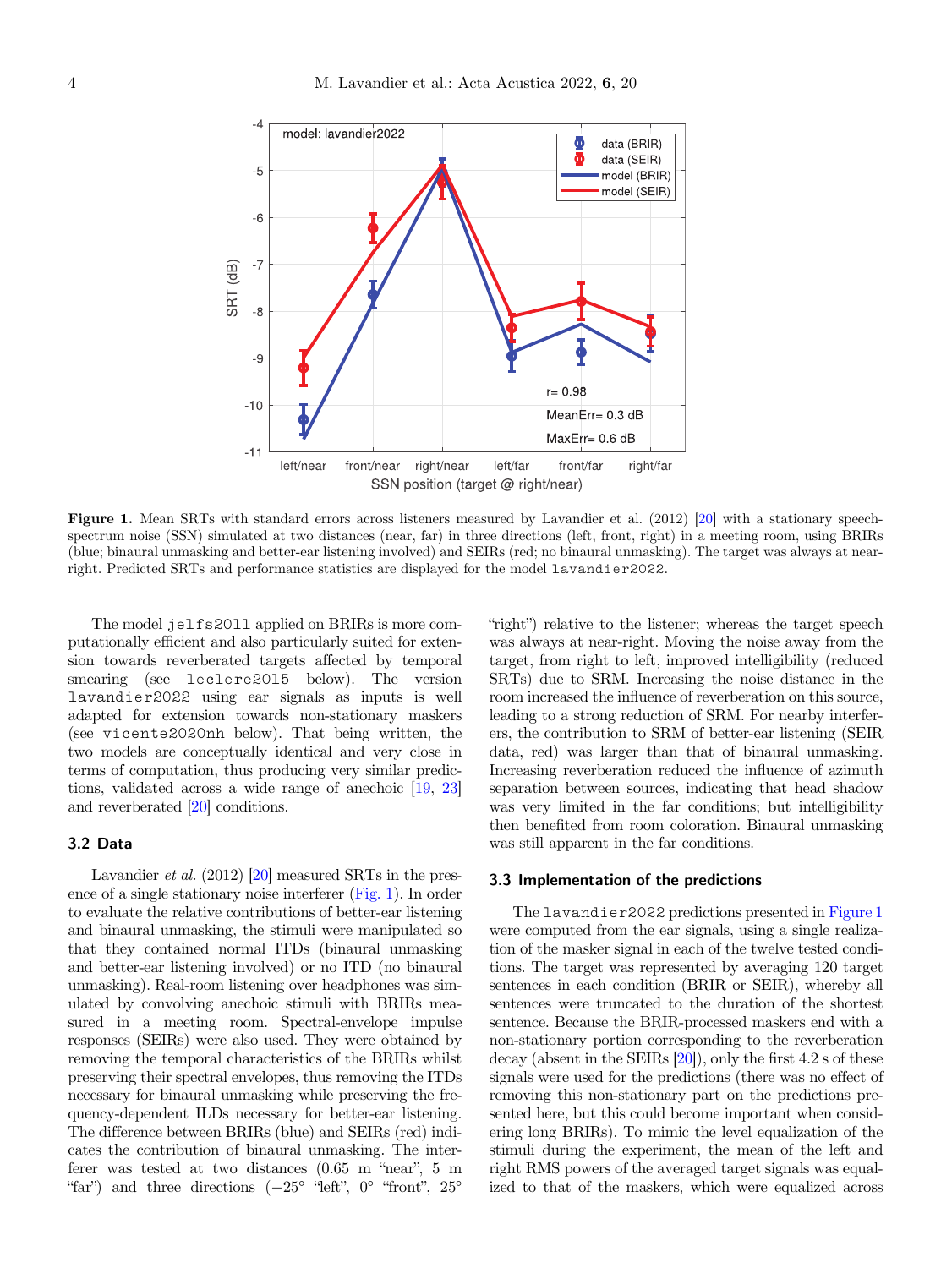<span id="page-4-0"></span>

Figure 2. Mean SRTs with standard errors across listeners measured by Lavandier et al. (2012) [\[20](#page-14-0)] with a stationary speechspectrum noise (SSN) simulated at two distances (near, far) in three directions (left, front, right) in a meeting room, using BRIRs (blue; binaural unmasking and better-ear listening involved) and SEIRs (red; no binaural unmasking). The target was always at nearright. Predicted SRTs and performance statistics are displayed for the model jelfs2011.

tested conditions. The model was then applied on the equalized signals. Because a single realization of the maskers was considered here, no averaging of predictions across realizations was required. The reference SRT used to transform model outputs into predicted SRTs was the average across the 12 conditions of the mean SRT across listeners. The average of the inverted effective SNRs was aligned to this average measured SRT to obtain the predicted SRTs.

Averaging across realizations is never required when making predictions with jelfs2011. The impulse responses used as inputs still need to be equalized in level according to the stimuli used during the experiment. $5$  To do so, the impulse responses were first filtered by a speech-spectrum filter (used to create the stimuli in the experiment [\[20\]](#page-14-0)) and the filtered target and masker impulse responses were equalized in mean energy (not RMS power) across left and right channels. The model was then applied on these equalized responses and produced non-stochastic predictions (Fig. 2). As for the lavandier2022 predictions, the jelfs2011 outputs were transformed into predicted SRTs using the average SRT across the 12 conditions as a reference. Note that for anechoic predictions involving much shorter head-related impulse responses, zero padding of the impulses responses is often required. Having impulses responses of at least 1024 samples allows for the gammatone filter to complete its response and produces accurate predictions [[19](#page-14-0)].

The predictions in [Figures 1](#page-3-0) and 2 confirm that lavandier2022 and jelfs2011 produce very similar predictions (the effective SNRs were on averaged 0.25 dB higher for jelfs2011, the difference between the two model outputs being always between 0.05 and 0.37 dB across the 12 tested conditions). The two models can predict SRM, binaural unmasking and better-ear listening, as well as the deleterious effect of reverberation on SRM (for both models  $r = 0.98$ , MeanErr = 0.3 dB, and  $MaxErr = 0.6$  dB).

## 3.4 Limitations

The models lavandier2022 and jelfs2011 should not be used when considering envelope-modulated interferers, nor HI listeners, nor (highly) reverberated target speech having its intrinsic intelligibility impaired by reverberation (which is not the case for near-field or anechoic targets). Even if the models can predict the influence of having target and maskers with different spectra, providing that the impulse responses are filtered accordingly for jelfs2011, only broadband stimuli should be considered. In our experience and as in other modelling approaches, predictions fail for sharply filtered stimuli [[15](#page-14-0), [24](#page-15-0)].

## 4 Binaural model for non-stationary noise maskers

Modulations in the temporal envelope of the interferer can reduce its masking. In the temporal dips of the masker, the SNR is momentarily increased, allowing one to hear the target better [\[25](#page-15-0), [26](#page-15-0)]. This ability is often called (temporal)

 $^{\rm 5}$  When multiple interferers are involved and the level of the overall interferer is the reference, the target BRIR is equalized (in energy) to the level of the overall interferer BRIR (obtained by concatenating the individual interferer BRIRs).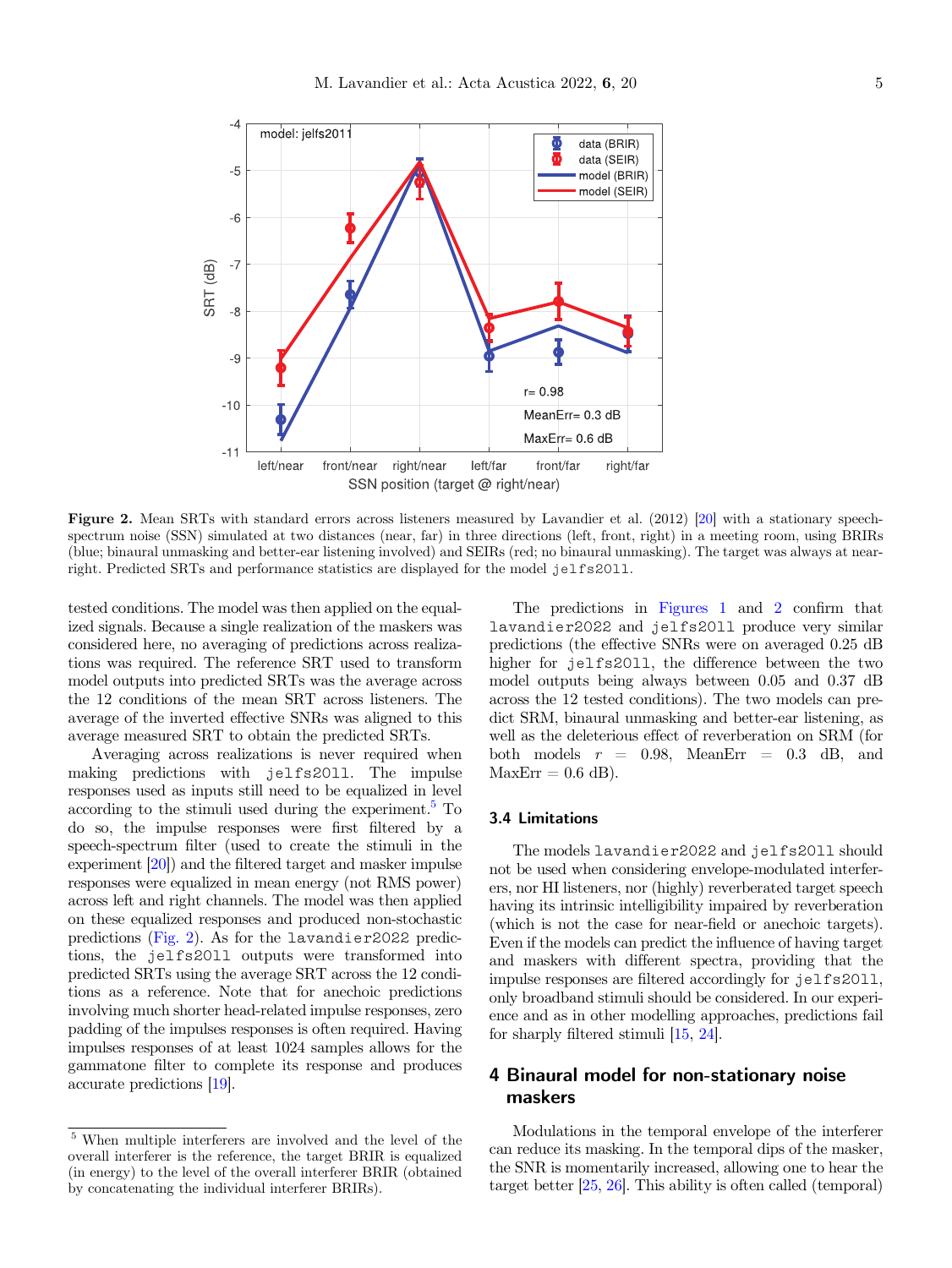dip listening, listening in the gaps, or glimpsing [\[27\]](#page-15-0). Sound reflections in rooms reduce the possibility for dip listening by reducing the envelope modulations of the interferer, making it more masking by filling in the gaps through which the target could be heard [\[28](#page-15-0)–[31\]](#page-15-0).

#### 4.1 Model

To account for the effect of envelope modulations in noise maskers, Collin and Lavandier (2013) [[31](#page-15-0)] revised the stationary model lavandier2022, applying it on the ear signals within short-time frames and averaging the resulting predictions across frames/time, as also done in other models [\[21,](#page-15-0) [30\]](#page-15-0). The latest version of this nonstationary model is vicente2020nh [\[32\]](#page-15-0). The input masker signal is segmented using half-overlapping Hann windows before the gammatone filtering. The better-ear SNR calculation uses 24-ms windows to predict monaural dip listening [[21](#page-15-0), [30,](#page-15-0) [33](#page-15-0)], while the binaural unmasking advantage calculation uses 300-ms windows to take into account binaural sluggishness  $[33-36]$  $[33-36]$  $[33-36]$ . The long-term<sup>6</sup> characteristics (spectrum, interaural phase) of the target are computed once and combined with the short-term<sup>7</sup> characteristics (spectrum, interaural phase and coherence) of the masker to compute the effective SNR within each time frame before averaging. To prevent the better-ear SNR tending to infinity in the interferer pauses, a 20-dB ceiling is applied when computing this SNR in each time frame and frequency band. Since a binaural unmasking advantage should not be computed in the absence of noise, this advantage is set to zero if there is no interferer energy at one of the ears in the considered band and frame. As for lavandier2022, the signals produced by multiple interferers are simply summed to obtain the overall interferer signal used as model input.

This third model vicente2020nh is relevant when considering a near-field/anechoic target speech in the presence of multiple non-stationary noise sources in rooms for NH listeners, that is to say in the same conditions than lavandier2022 and jelfs2011 while additionally accounting for the effect of envelope modulations in the noise maskers. This model has been validated considering about one hundred conditions [[32](#page-15-0)] and further used to evaluate (energetic) masking in similar conditions [[37](#page-15-0)].

## 4.2 Data

Collin and Lavandier (2013) [\[31\]](#page-15-0) measured SRTs for stationary noises and noises modulated by the envelope of one or two voices [\(Fig. 3](#page-6-0)). All sources were simulated at the same short distance (65 cm) from the listener in a meeting room. The speech target was always presented at  $0^{\circ}$  (front). The three types of noise were tested at  $0^{\circ}$ 

(co-located condition) and  $+25^{\circ}$ . The stationary and 2-voice modulated noises were also tested in a symmetrical configuration involving two independent interferers placed on each side of the target, at  $-25^{\circ}$  and  $+25^{\circ}$ . The 2-voice modulated noises were obtained by adding two independent 1-voice modulated noises simulated at the same  $(0^{\circ}$  or  $+25^{\circ})$  or different positions  $(-25^{\circ} \text{ and } +25^{\circ})$ . Intelligibility improved when increasing masker modulations from stationary to 1-voice modulated noise, and when spatially separating target and interferer(s).

#### 4.3 Implementation of the predictions

The vicente2020nh predictions presented in [Figure 3](#page-6-0) were computed using 36 realizations of the masker signals in each of the eight tested conditions. The target was identical in all conditions and represented by averaging 60 target sentences, whereby all sentences were truncated to the duration of the shortest sentence and trimmed of the 150-ms silence at their beginning. Only on-going portions of the masker signals, between 150 ms and 3.5 s, were used for the predictions. The mean of the left and right RMS powers of the averaged target signal was then equalized to that of the maskers (equalized across conditions as in the experiment). The model was applied on the equalized signals and predictions were averaged across the 36 masker realizations. To transform the model outputs (averaged across realizations) to predicted SRTs, the average of the inverted effective SNRs across the 8 conditions was aligned to the average measured SRT (across listeners and 8 conditions).

The predictions in [Figure 3](#page-6-0) indicate that vicente2020nh captures the effects of masker modulations and SRM in the data ( $r = 0.93$ , MeanErr = 0.6 dB, and  $MaxErr = 1.4$  dB). Note that the model overestimates SRM by about 1.5 dB in the  $\pm 25^{\circ}$  condition of this particular data set, but such overestimation was not observed for other data sets [\[32](#page-15-0)]. Again, these predictions are presented here to illustrate how to use the model, not to test or validate it, for which one should refer to the original publication [[32\]](#page-15-0).

## 4.4 Limitations

The model vicente2020nh should not be used when considering HI listeners, nor reverberated target speech. Vicente and Lavandier (2020) [\[32\]](#page-15-0) also indicated that the model tends to slightly underestimate the effect of reverberation filling in the interferer gaps, as also observed with another binaural model [\[30](#page-15-0)].

## 5 Binaural model for reverberated speech target and stationary noise maskers

In addition to its effects of SRM [\(Figs. 1](#page-3-0) or [2](#page-4-0)), reverberation exerts a well-known temporal smearing on the target speech, which occurs even in quiet. When the speech signal at the ears is mixed with the multiple delayed versions of itself reflected off room boundaries, it is temporally smeared

<sup>6</sup> As mentioned previously, target level is always averaged across time to avoid mistakenly predicting reduced intelligibility in the target pauses.

<sup>7</sup> The model computes the interferer level as a function of time because peaks in the interferer signal induce an increase of masking whereas pauses induce a decrease of masking.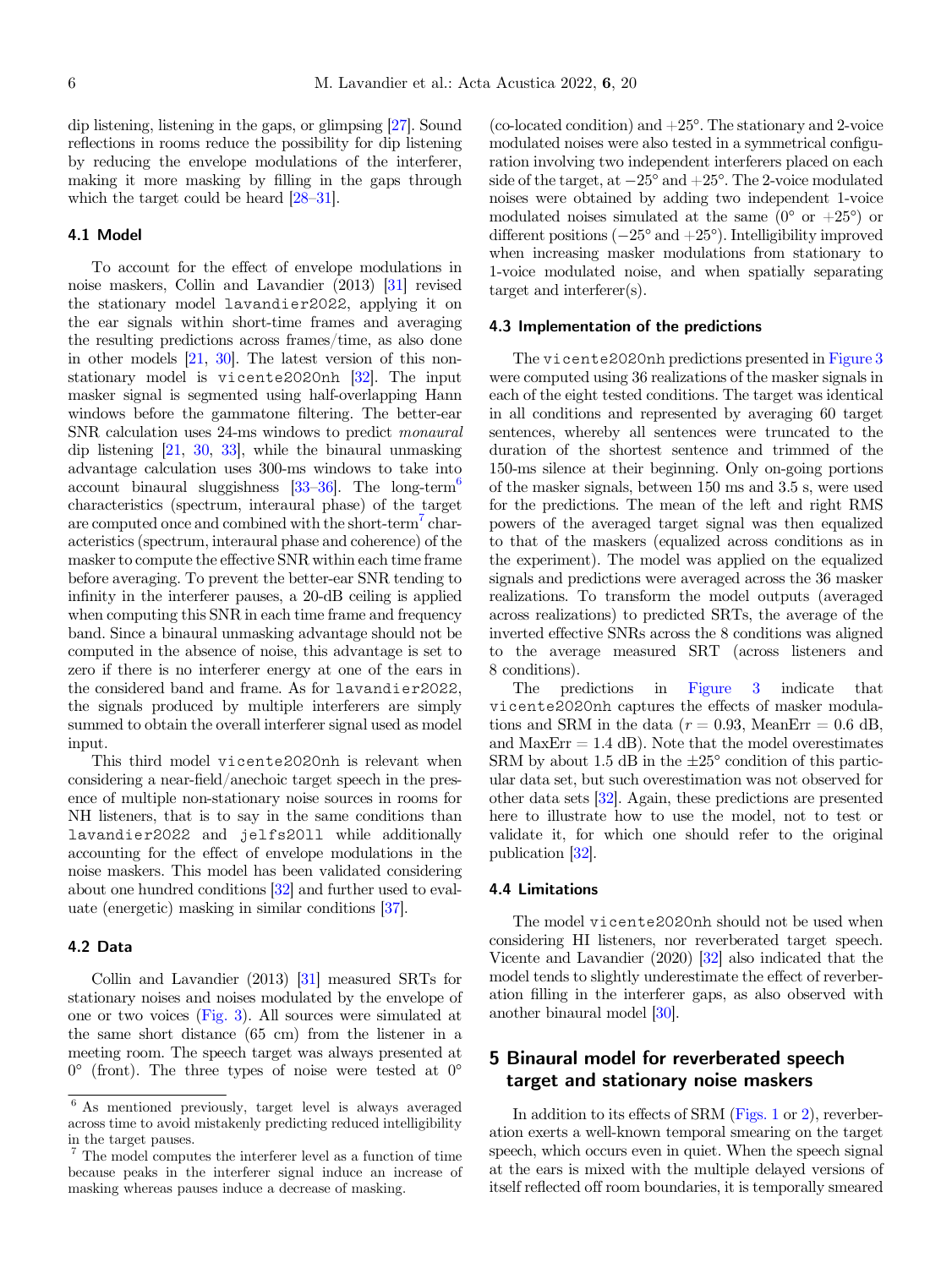<span id="page-6-0"></span>

Figure 3. Mean SRTs with standard errors across listeners measured by Collin and Lavandier (2013) [[31\]](#page-15-0) with stationary, 1-voice modulated or 2-voice modulated noises tested at  $0^{\circ}$  (co-located condition),  $+25^{\circ}$ , or  $\pm 25^{\circ}$ . The target was always at  $0^{\circ}$ . Predicted SRTs and performance statistics are displayed for the model vicente2020nh.

and can be self-masked. This smearing reduces the amplitude modulations in the target speech and its intelligibility can be impaired [\[38](#page-15-0)]. The level of reverberation needs to be sufficiently high for temporal smearing of the target to be the overriding factor for intelligibility [\[8,](#page-14-0) [39](#page-15-0)]. Having two ears may ameliorate this smearing effect on intelligibility slightly, thanks to binaural de-reverberation [\[8,](#page-14-0) [40](#page-15-0), [41](#page-15-0)].

## 5.1 Model

Leclère *et al.* (2015) [\[42](#page-15-0)] revised the stationary model jelfs2011 taking BRIRs as inputs, to compute binaural useful-to-detrimental (U/D) ratios and simultaneously account for temporal smearing, SRM, and binaural dereverberation. It combines the binaural model jelfs2011 predicting SRM of a near-field target from multiple stationary noise interferers and a U/D decomposition taking into account the temporal smearing effect of reverberation on speech transmission. The U/D decomposition regards the early reflections of the target as useful and part of the signal because they reinforce the direct sound [\[43\]](#page-15-0), whereas the late reflections are regarded as detrimental and effectively a part of the noise [\[44](#page-15-0)–[46](#page-15-0)]. The revised model leclere2015 is identical to jelfs2011, except that it incorporates a front end realizing the U/D decomposition. The target BRIR is first separated into an early and a late part. The early part constitutes the useful component. The late part is combined with the BRIRs of the interferers to form the detrimental component.<sup>8</sup> These BRIRs are

concatenated (not added) and 1024-sample zero padding is added to the early and late parts of the target BRIR during the U/D decomposition (following the recommendations on the use of jelfs2011 described above). The binaural model jelfs2011 is then applied on the useful and detrimental components in the same way as it was previously applied on the target and interferer BRIRs.

The separation of the target BRIR into early and late parts uses two complementary temporal weighting windows: the early and the late windows that isolate each part by multiplying the original BRIR with the corresponding time-domain window. A rectangular window is a common way to split an impulse response: the early part is defined as the original impulse response until the early/late limit [[43](#page-15-0), [45](#page-15-0), [47](#page-15-0)–[49](#page-15-0)]. Despite its simplicity, the frontier between useful/early and detrimental/late is then infinitely sharp, so that two reflections can be considered very differently even if they are separated by only few samples. Warzybok et al. (2013) [\[50](#page-15-0)] highlighted this limitation in the presence of a single reflection; while Lochner and Burger (1964) [\[44](#page-15-0)] showed that only a part of the early reflections energy can be considered useful for intelligibility. The linear window used here progressively weights the reflections across time. The early window samples are equal to one from the beginning of the window to the early-late limit of 30 ms, then their amplitude decreases linearly from one to zero during 25 ms, the later samples of the early window are equal to zero. The late window is the complement of the early window, such that their sum is always equal to one. These parameters correspond to the room-independent model proposed by Leclère et al. (2015) [\[42\]](#page-15-0).

This fourth model leclere2015 is relevant when considering a target speech in the presence of multiple

<sup>8</sup> Note that the energy equalization of the target and interferer BRIRs sets the relative level of the late target compare to that of the interferers at the model input, which might differ from its relative level at the SRT during the experiment.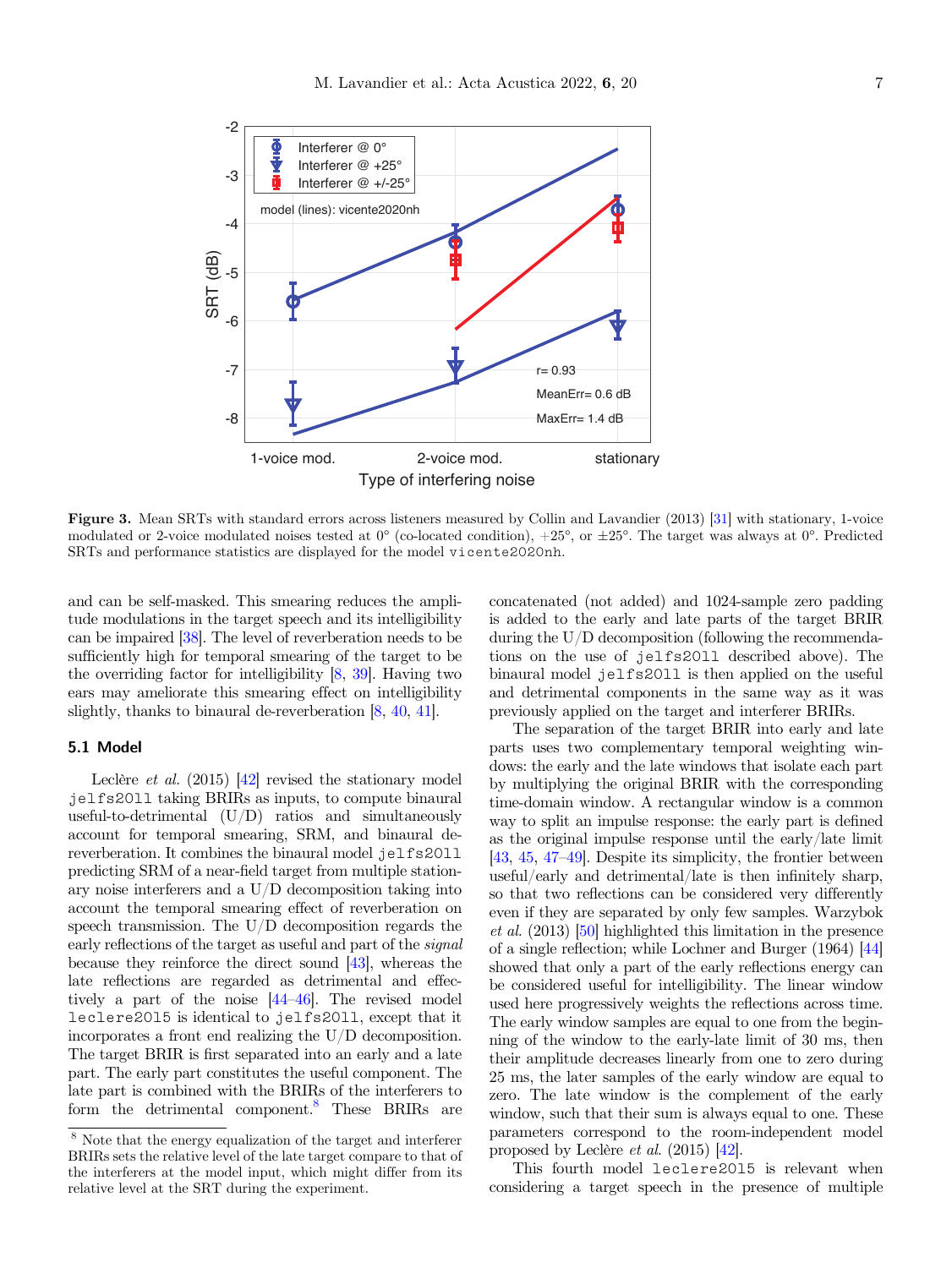

Figure 4. Mean SRTs with standard errors across listeners measured by Lavandier and Culling (2008) [\[8\]](#page-14-0) with a stationary noise spatially separated from the speech target in a virtual room, plotted as a function of the room absorption coefficients used for the noise (four panels) and for the speech (x-axis). Predicted SRTs and performance statistics are displayed for the model leclere2015.

stationary noise sources in rooms for NH listeners [\[42\]](#page-15-0), extending the conditions of use of jelfs2011 to far/ reverberated targets. However, it is not appropriate when considering non-stationary maskers (the effect of masker envelope modulations is not accounted for as it is in the model vicente2020nh).

## 5.2 Data

Lavandier and Culling (2008) [[8](#page-14-0)] measured SRTs for a stationary noise simulated spatially separated from the speech target  $(65^{\circ}$  to the left and right of the listener, respectively, 2 m away) in a virtual room. Different room absorption coefficients were used for the target and interferer, so that their reverberation level could be controlled independently. This experimental design is not realistic as it implies listening simultaneously to two sources in a room having different walls depending on the source, but it allowed to decompose the effect of reverberation into its temporal smearing of the target and its decorrelation of the interferer at the ears (reducing SRM). Four absorption coefficient were tested for each source (0.2, 0.5, 0.7, and 1 corresponding to an anechoic room). Intelligibility suffered from the effect of reverberation on the noise at lower levels of reverberation than those affecting intelligibility when applied to the target (Fig. 4).

## 5.3 Implementation of the predictions

The BRIRs used as model inputs were equalized in level according to the stimuli used in the experiment [[8](#page-14-0)]. First, the target and interferer BRIRs were convolved with a filter

mimicking the long-term spectrum of male and female speech, respectively; then the filtered BRIRs were equalized in energy independently for the left and right channels (as the stimuli were in the experiment). The model was applied on the equalized BRIRs. Note that the BRIRs of the virtual room contained a DC component, as it is often the case in room acoustics simulations that use an impulse with a nonzero mean to create the direct sound (and resulting reflections). Thus, the energy calculation used in the equalization disregarded any energy below 20 Hz (this precaution is not necessary when manipulating real BRIRs that do not have a DC component).

For the U/D decomposition, the direct sound was defined using a recursive algorithm applied to each channel of the BRIR to locate the direct left and right sounds, and then the earlier of the two was selected as the arrival time of the direct sound of the BRIR. The algorithm finds the first sample that is at least 20% greater than all previous samples in the impulse response. It was used to avoid defining the direct sound as the maximum value or the first non-zero sample, which could induce errors if a combination of reflections is more energetic than the direct sound or if some ambient noise is recorded before the direct sound in the impulse response [\[42](#page-15-0)].

The reference SRT used to transform the model outputs into predicted SRTs was the average across the 16 conditions of the mean SRT across listeners. The predictions in Figure 4 indicates that the model can predict the effects of reverberation ( $r = 0.86$ , MeanErr = 0.8 dB, and Max  $Err = 1.3$  dB) temporally smearing the target (effect of target absorption coefficient) and reducing SRM via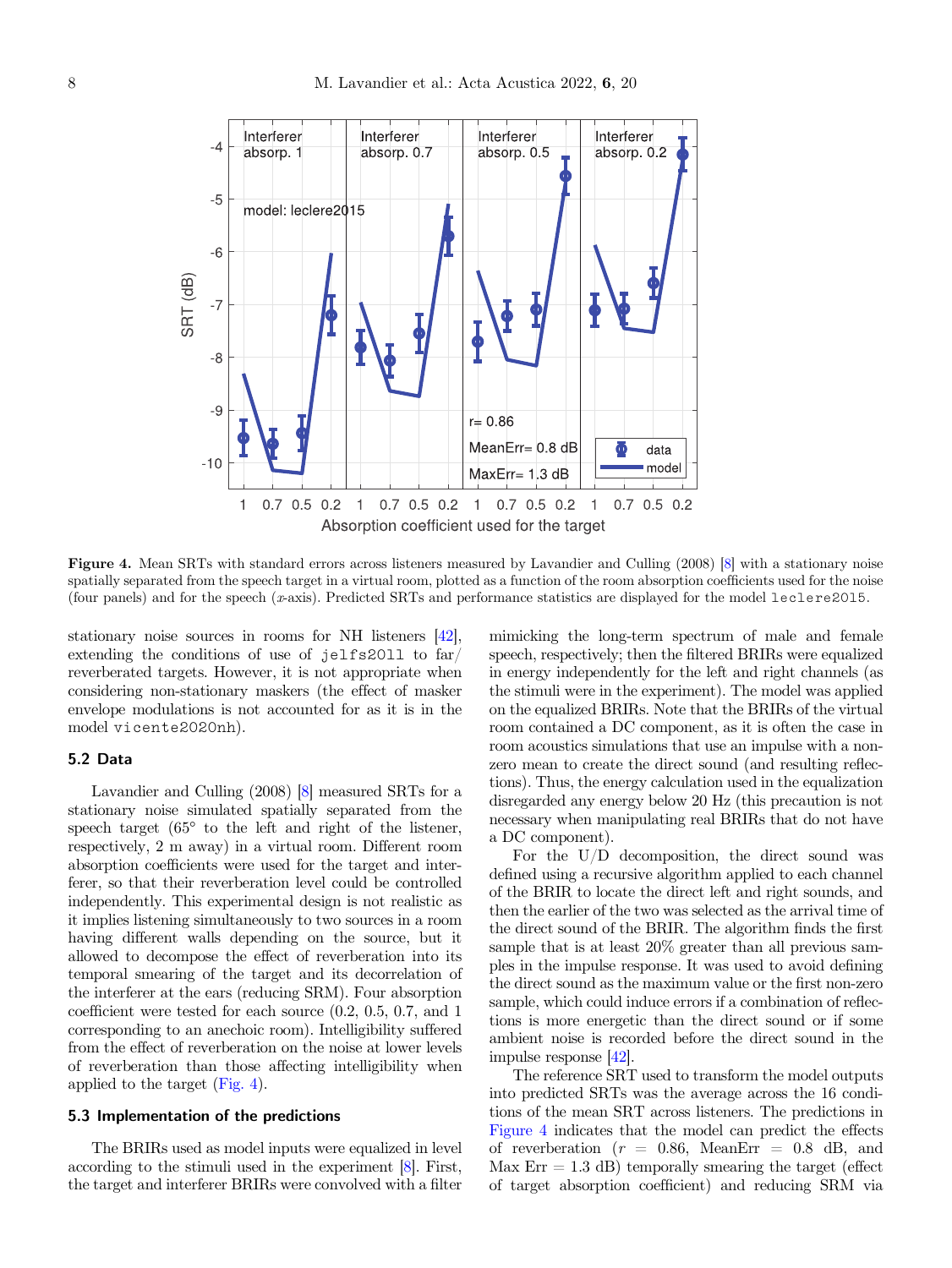the reduction of interferer coherence (effect of interferer absorption coefficient). The SRT is overestimated by about 1 dB in the anechoic target condition, but such systematic overestimation was not observed for other data sets [[42](#page-15-0)].

## 5.4 Limitations

In the study of Leclère *et al.*  $(2015)$  [\[42\]](#page-15-0), the best model performance was achieved by adjusting the early/late separation for each tested room. The room-independent parameters used here did not lead to similar performances, suggesting that a fixed early/late separation might not be sufficient to predict speech intelligibility in any room. This room dependence might indicate an inherent limitation of the approach and could partially explain the wide range of early/late limits encountered in the literature. $9^9$  To overcome this limitation, one could try to make the early/late separation room-dependent  $[51, 52]$  $[51, 52]$  $[51, 52]$ , or one might change the definition of useful/early and detrimental/late. Rennies et al. (2019) [[53\]](#page-15-0) recently showed that a reflection could be characterized as useful or detrimental depending on whether it is binaurally useful/detrimental, i.e. contributing or not to SRM, rather than early or late. The distinction between useful and detrimental might also be influenced by room adaptation [\[54,](#page-15-0) [55](#page-15-0)] and speech rate (delayed reflections of previous words can overlap with the direct sound word depending on how fast the words are spoken and how delayed the reflections are).

As stated previously, *leclere* 2015 cannot account for effects of envelope modulations in the masker nor hearing impairment, so that it is appropriate only for conditions involving stationary noises and NH listeners.

## 6 Binaural model for hearing-impaired listeners

Hearing impairment is clinically characterized as hearing threshold elevation (measured by a pure-tone audiogram) that leads to lower audibility of the target and masker information [[56](#page-16-0), [57](#page-16-0)]. It can also involve suprathreshold deficits, i.e., the information that is audible for HI listeners is not as well processed as for NH listeners [\[58\]](#page-16-0). For these reasons, HI listeners generally show higher SRT and lower SRM (see [\[59\]](#page-16-0) for a review). The models described above are not able to predict these reduced intelligibility and SRM; in particular, they do not consider any information about the listener's hearing status.

## 6.1 Model

Vicente *et al.* (2020) [\[60\]](#page-16-0) revised the model vicente2020nh, so that it could be used to predict intelligibility for both NH and HI listeners. The revised model vicente2020 accounts for hearing impairment by implementing internal noise levels at the ears. It takes as input

the individual listener's audiograms, along with the target and masker signals at the ears. These signals need to be equalized in level (like for the other models presented here) but also calibrated to the sound presentation level in dB SPL used in the considered conditions. Here, the sound level that was fixed during the SRT measurements was used for the calibration, i.e. the overall level of the maskers.

The internal noise spectrum is spectrally shaped according to the ear-specific listener's audiogram. In each frequency band, the hearing loss is decomposed into two contributions interpreted as rough estimates of the outer and inner hair cell losses [\[61,](#page-16-0) [62](#page-16-0)]. The outer hair cell loss defines a constant internal noise floor, to which is added an internal noise component (based on the inner hair cell loss) that increases linearly with the level of the external stimuli [\[63\]](#page-16-0). This level was approximated here as the external (overall) masker long-term broadband level. $10$  The external level dependence of the internal noise proved particularly relevant to avoid overestimating the difference in SRT between NH and HI listeners (i.e. overestimating the HI impairment) at low sensation levels [\[60\]](#page-16-0).

The time-frequency analysis of the signals is similar to the one in vicente2020nh. To compute the SNR at the better ear, the SNR at each ear is determined using the higher between the external and internal noise levels, and limited to 20 dB. The higher SNR across ears is selected as the better-ear SNR. The binaural unmasking advantage is computed as in vicente2020nh but only if the masker and target levels are above the internal noise levels at both ears in the frame and band considered (otherwise it is set to zero). Then, the values are SII-weighted, integrated across frequency, averaged across time, and added to obtain a listener-specific effective SNR.

It is worth noting that the internal noise implementation simulates increased audiometric thresholds but does not simulate any reduced spectral or temporal resolution often associated with hearing loss. This fifth model vicente2020 extends the predictions of vicente2020nh to HI listeners, and is otherwise relevant in the same conditions: a near-field/anechoic target speech in the presence of multiple non-stationary noise sources in rooms (the detrimental effect of temporal smearing of the target by reverberation is not accounted for as it is by leclere2015). The model has been validated considering such conditions [[60](#page-16-0)] and further used to evaluate (energetic) masking in speech-in-speech conditions [\[64](#page-16-0)]. It is worth noting that the backward compatibility of vicente2020 was verified [\[60\]](#page-16-0), where vicente2020 provided similar results as lavandier2022 and vicente2020nh when tested with the same data.

 $\frac{9}{9}$  An early/late limit of 50 ms has been used very commonly [[43,](#page-15-0) [47](#page-15-0)–[49\]](#page-15-0), but other studies also used a limit of 35 ms [\[45](#page-15-0)], 80 ms [[45\]](#page-15-0), and 100 ms [[44,](#page-15-0) [81](#page-16-0), [82\]](#page-16-0).

<sup>10</sup> This approximation is valid when the external level is dominated by the masker level, that is to say when the SNR/ SRT is below 0 dB, which was the case in the conditions considered here. If the sound level fixed/known during the SRT measurements were the target level rather than the masker level, then the target level might have to be used as a proxy for the level of the external stimuli, this approximation being valid only in the less frequent conditions with a SNR/SRT above 0 dB.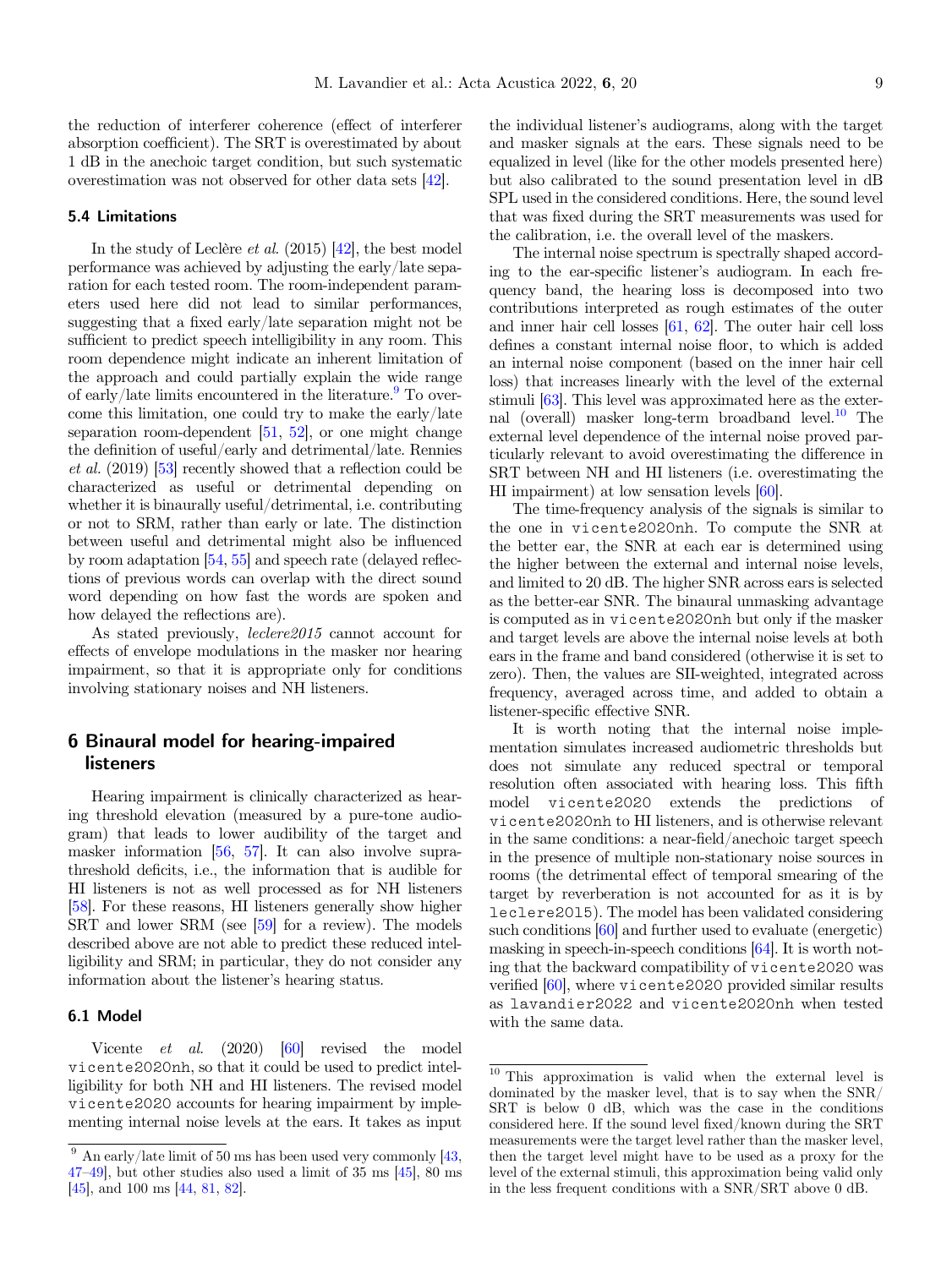<span id="page-9-0"></span>

Figure 5. Mean SRTs with standard errors across NH (left panel) and HI (right panel) listeners measured by Rana and Buchholz  $(2018)$  [[57\]](#page-16-0) as a function of masker sensation level (dB SL, using the individual SRT in quiet as reference). The two vocoded-speech maskers were either co-located with the speech target in front of the listener ("co-loc maskers were either co-located with the speech target in front of the listener ("co-loc", blue) or simulated on each side of the listener ("separ", red). Predicted SRTs and performance statistics are displayed for the mode

## 6.2 Data

Rana and Buchholz (2018) [\[57\]](#page-16-0) measured SRTs in the presence of two noise-vocoded speech maskers<sup>11</sup> (Fig. 5), for 10 young NH listeners aged between 20 and 30 years old (mean age: 23.2 years old) along with 10 older HI listeners aged between 57 and 78 years old (mean age: 70.3 years old). The group of HI listeners presented a four-frequency (0.5, 1, 2, 4 kHz) average hearing loss (4FAHL) equal to  $29.1 \pm 8.0$  dB HL. The sound sources were simulated through headphones, with the target always in front of the listener and the maskers either at the target position ("co-loc") or placed on both sides of the listener at  $\pm 90^{\circ}$ ("co-loc") or placed on both sides of the listener at  $\pm 90^{\circ}$ <br>("separ"). This was done by playing the left masker only through the left channel of the headphones and the right masker only through the right channel of the headphones, removing crosstalk between ears, thus involving infinite ILD. Target sentences and maskers were filtered to individually equalize audibility across frequency, and then played at four different sensation levels (0, 10, 20 and 30 dB SL) relative to the individual SRT in quiet. This could induce different ILDs and presentation levels across listeners.

Amongst the 10 HI listeners, 1, 6 and 9 of them could not be tested at 10, 20 and 30 dB SL, respectively, due to loudness discomfort. The measured SRTs on Figure 5 show that intelligibility and SRM (difference between blue and red) increased with sensation level.

#### 6.3 Implementation of the predictions

To compute the vicente2020 predictions presented in Figure 5, the input masker and target signals are listener-dependent due to the individual amplification applied to the stimuli during the experiment. For each listener, a single long masker input signal was used per condition. It was obtained by trimming the first second of the masker signal used during the experiment and truncating it at 120 s. The target signal was identical in all conditions and represented by averaging 128 target sentences, whereby all sentences were truncated to the duration of the shortest sentence and trimmed of the 1.2-s silence and alerting beep at their beginning. The signals provided in the AMT already contain the appropriate ILDs associated with the ear-specific audibility equalization. Hence, only the absolute overall level must be calibrated to the overall masker level used during the experiment. The reference chosen for the 0 dB SL condition was the target level (averaged across ears, in dB SPL) at the individual SRT in quiet. Thus, the target and masker signals were calibrated to this level

<sup>&</sup>lt;sup>11</sup> Only the broadband condition measured by Rana and Buchholz (2018) is considered here, while band-limited conditions were also tested in their original study [[57\]](#page-16-0).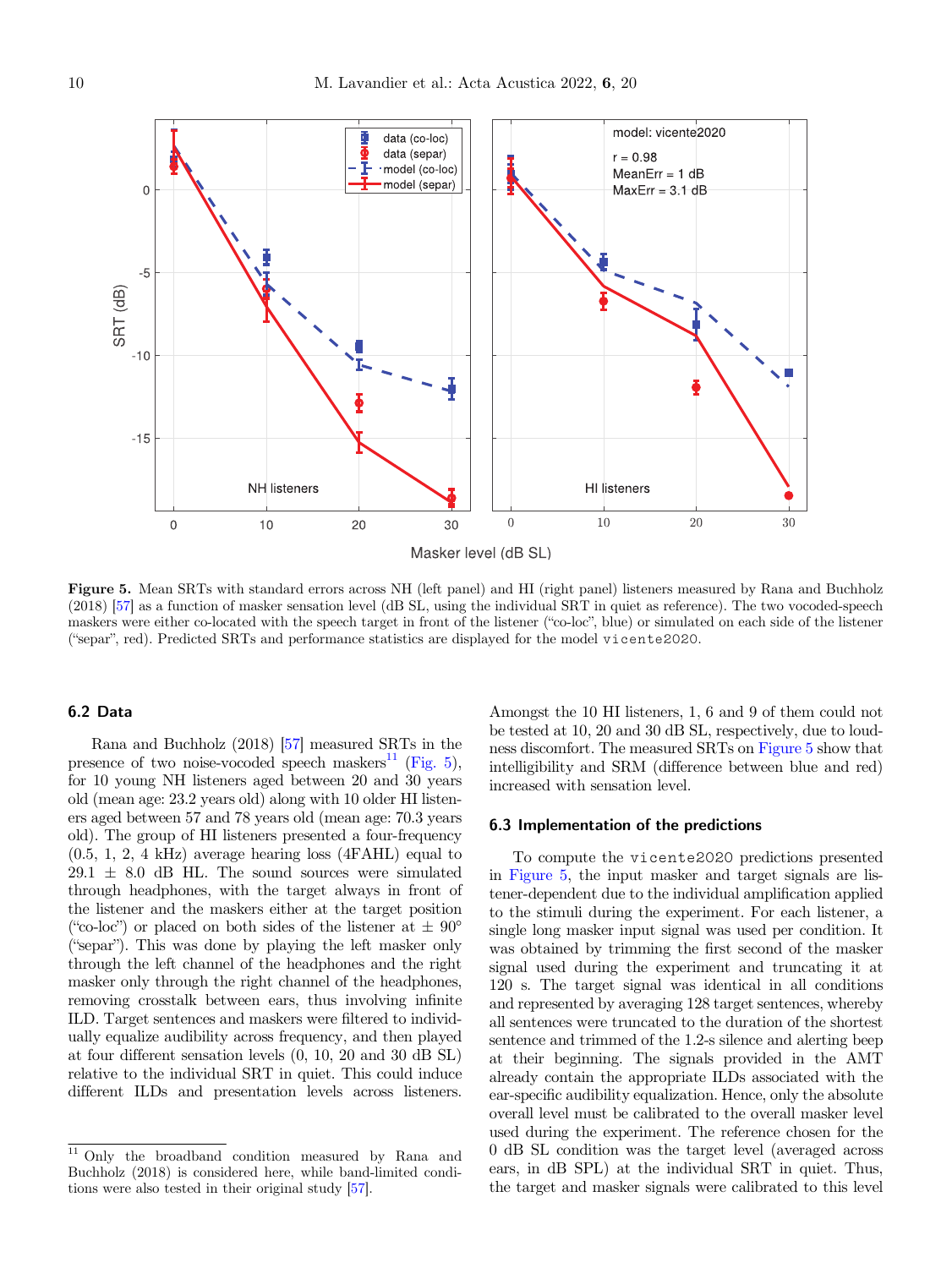plus 0, 10, 20, or 30 dB according to the condition tested. The number of participants per condition varied across the 16 tested conditions. Hence, the effective SNRs at the model output had to be converted into predicted SRTs with caution. The measured SRTs and effective SNRs were averaged across listeners before being averaged across the 16 conditions to give equal weight to the conditions regardless of the number of participants per condition. The average of the inverted effective SNRs was then aligned to the average measured SRT to obtain the predicted SRTs.

The predictions in [Figure 5](#page-9-0) indicates that the model captures the influence of sensation level on SRM and SRTs for both NH and HI listeners ( $r = 0.98$ , MeanErr = 1 dB, and MaxErr  $= 3.1$  dB).

## 6.4 Limitations

The model vicente2020 has been validated on three data sets involving SRTs measured with stationary noise and non-stationary (noise-vocoded speech) maskers for NH and HI listeners [\[60\]](#page-16-0). Even if only one condition involved realistic ITDs, the binaural unmasking component of the model was further tested in conditions involving real ITDs and reverberation [[65\]](#page-16-0). The model produced accurate predictions for both NH and HI listeners at moderate noise levels (50 and 60 dB SPL), while the interaural jitters in equation 1 had to be revised to describe the data measured at a lower level (40 dB SPL).

The hearing loss profiles considered in the first studies testing the model [\[60](#page-16-0), [65\]](#page-16-0) were quite similar across listeners; especially, listeners suffering from severe hearing loss were not considered nor did asymmetric HI listeners. Also, the model was able to predict the influence of hearing impairment on average across listeners, but it had not been thoroughly tested at predicting individual SRTs. A more recent study [\[66](#page-16-0)] showed that the model can be used to predict individual differences among (young) HI listeners for SRTs in noise, modulated noise, and competing speech; as long as cues are available to prevent informational masking from the competing speech (spatial separation in this particular case), and as long as HI listeners do not have a severe hearing loss. To handle this latter case, a floor SNR needs to be introduced in the model to limit extreme negative betterear SNRs, otherwise the model overestimates impairment and underestimates performance for the severely impaired listeners. Because of the introduction of this new parameter, the model requires as input the group average target level at SRT in the condition considered, so that it can be used to account a posteriori for differences across listeners but not across conditions [[66](#page-16-0)]. Note that the model was not able to account for the variability among the NH SRTs, suggesting that other factors limit performance when audibility (as measured with the audiogram) is not compromised.

As stated previously, vicente2020 does not account for the intelligibility loss associated with the temporal smearing of strongly reverberated targets, nor for the effects of informational masking that can be observed with speech maskers that are similar to the target [\[67\]](#page-16-0).

## 7 Monaural model for a stationary harmonic masker

A masker impairs less intelligibility when it has a harmonic structure  $[68-70]$  $[68-70]$  $[68-70]$  $[68-70]$ , at least in part<sup>12</sup> because it produces less energetic masking when its fundamental frequency F0 is different from that of the target  $(\Delta F0 \neq 0)$ . Two mechanisms have been proposed to explain this effect in SNR terms: spectral glimpsing and harmonic cancellation. Spectral glimpsing assumes that listeners can glimpse target information in the spectral dips of the masker, thus improving speech intelligibility [[70](#page-16-0)]. The harmonic cancellation theory proposes that listeners can detect the harmonic structure of a masker and suppress energy at the corresponding (harmonic) frequencies in order to improve intelligibility [[68](#page-16-0), [71](#page-16-0)]. These two mechanisms seem to be impaired for an intonated masker with a F0 varying across time, so that masking increases when F0 variations are introduced [[72](#page-16-0)]. These F0 effects might also be explained (instead or in addition) in terms of modulation masking [[73](#page-16-0), [74\]](#page-16-0) (the fact that modulation in the masker might prevent the listener from detecting and processing the useful temporal fluctuations of the target speech), in which the harmonic maskers exhibit reduced envelope modulations (and associated masking) compared to noise maskers [[75](#page-16-0)], while varying the F0 in intonated harmonic maskers might introduce additional envelope modulations causing more modulation masking.

Prud'homme et al. (2020) [\[76\]](#page-16-0) proposed a monaural model incorporating a harmonic-cancellation mechanism to account for the effect of stationary harmonic complex tones as a masker. This model prudhomme2020 is presented within this speech intelligibility model series for three reasons. First, harmonic complex tones with a F0 constitute an intermediate step before considering speech maskers, which voiced parts are harmonic with a F0, and which many model users will be interested in. Second, while being monaural, this model has the same underlying philosophy and structure as the other (binaural) models in the series. It is an SNR-based model [\[9\]](#page-14-0) that uses the same signal as inputs and produces a similar effective SNR as output. The SNR analysis is very similar to the better-ear SNR analysis of the binaural models, while the E-C mechanism [[4\]](#page-14-0) underlying binaural unmasking is replaced here by harmonic cancellation (that is then based on the F0 of the masker rather than on its ITDs). Third, because of this common structure, this model is highly compatible with the binaural models. We have developed a binaural non-stationary version of the harmonic-cancellation model (a hybrid between prudhomme2020 and vicente2020nh). Once this new version is validated/published, it will be made available within the AMT. We anticipate that the presentation of the specificity of prudhomme2020 (and

 $12$  A difference in F0 is also a strong cue for the segregation of competing sounds [\[83](#page-16-0), [84](#page-16-0)] or voices [[85\]](#page-16-0) into different auditory streams, thus providing for a release from informational masking.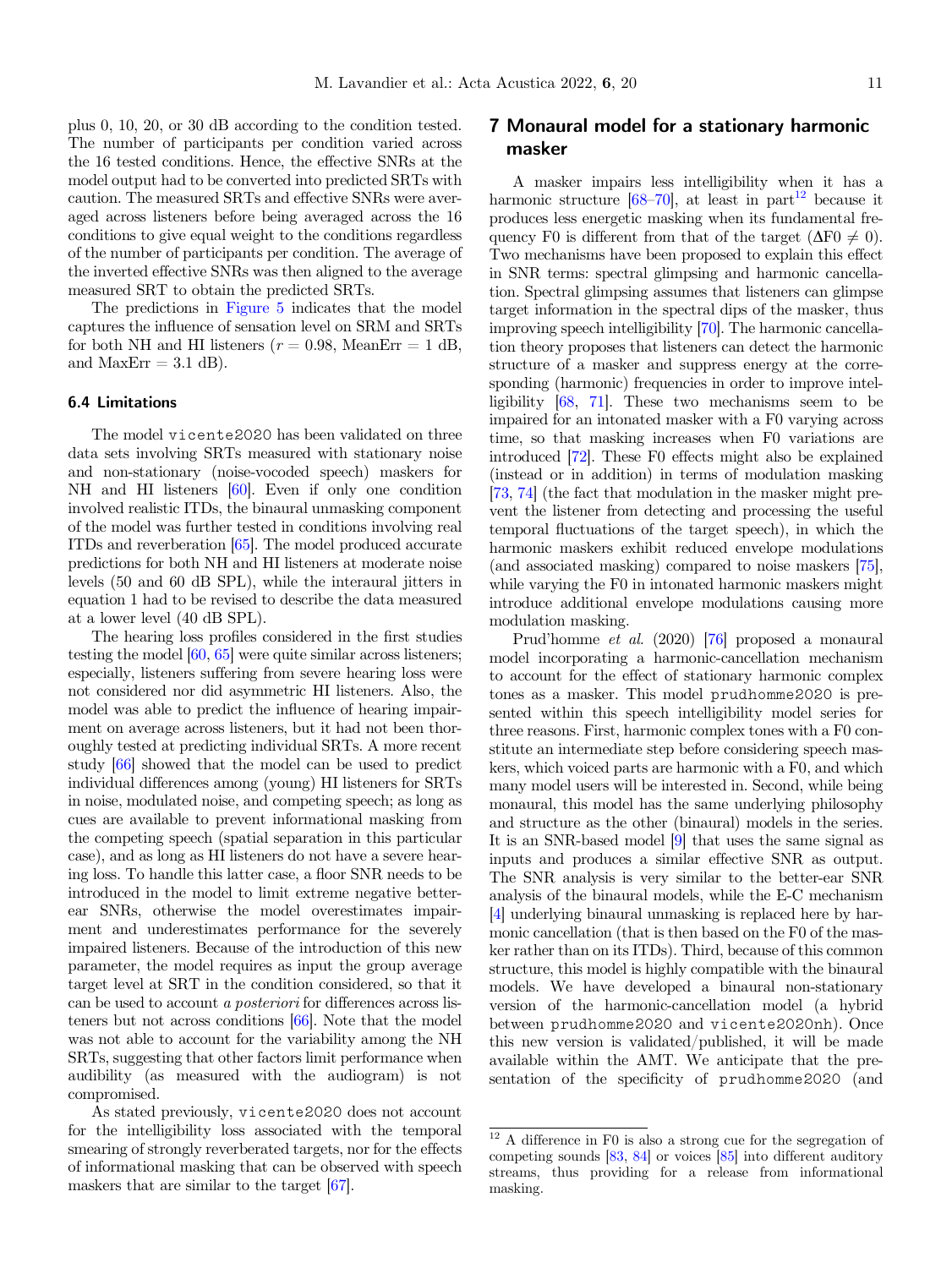vicente2020nh) here will also help the future users to navigate the subsequent model versions.

## 7.1 Model

The model prudhomme2020 is based on the monaural version of the stationary model lavandier2022 applied on the ear signals. It can account for spectral glimpsing because the SNR is computed by frequency band. In addition, harmonic cancellation is implemented by creating a comb filter to remove energy at the masker F0 and its harmonics. The comb filter is applied to both the target and masker input signals. In each frequency band, the best SNR between the SNR with or without applying harmonic cancellation is chosen, the idea being that harmonic cancellation is used only when it provides an advantage $13$ (improves the SNR in the band). A jitter is introduced in the estimation of the masker F0 to simulate the fact that the auditory system might not be able to perfectly estimate the F0 nor create a perfect comb filter to remove energy at this F0 and its harmonics. The width of the normal distribution used to select the random jitter value is proportional to the masker F0 (0.25F0). The width of the notches of the filter is also proportional to this F0 (0.6F0). Harmonic cancellation is applied only up to 5 kHz. A 40-dB ceiling is applied to the SNR selected in each frequency band. The resulting SNRs are SII-weighted and integrated across frequency to obtain the effective SNR in the corresponding condition. The model parameters have been defined using data from two experiments of Deroche et al. (2014) [\[70\]](#page-16-0), with single maskers presenting different F0s and different degrees of harmonicity.

This sixth model prudhomme2020 is relevant when considering a monotonous, stationary, diotic/monaural harmonic complex as the single masker. The effects of multiple maskers, binaural hearing, masker amplitude modulations, reverberation on the target, and hearing impairment are not accounted for. Note that the jitter in the F0 estimation leads to stochastic predictions that need to be averaged across several realizations of the jitter (typically 800 [\[76](#page-16-0)]), in addition to considering several realizations of the input signals, so that prudhomme2020 is less computationally efficient than lavandier2022 on which it is based.

## 7.2 Data

Deroche et al. (2014) [\[70\]](#page-16-0) measured SRTs for stationary monotonous harmonic and inharmonic complex tones with different F0s (50, 100, 200 and 400 Hz). The inharmonic complexes were created by randomly jittering each partial from their harmonic position (the size of each jitter being drawn from a uniform distribution between  $-F0/2$  and

F0/2). SRTs were measured for frozen (the same masker was used throughout one block of target sentences used to measure one SRT) or fresh (the masker was changed for each sentence) conditions. As there was no significant difference between the two conditions, the results presented in [Figure 6](#page-12-0) were averaged across frozen and fresh conditions. Intelligibility improved when increasing the masker F0 for both masker types. The effect was even more pronounced for the inharmonic maskers. The harmonic maskers led to lower SRTs than the inharmonic maskers, the difference in SRT decreasing with increasing masker F0.

#### 7.3 Implementation of the predictions

The prudhomme2020 predictions presented in [Figure 6](#page-12-0) were computed using 160 realizations of the masker signal and 800 trials for each realization, using for each trial a different jitter value taken from a 0.25F0-width normal distribution (where F0 is the fundamental frequency of the considered masker). The target was represented by averaging 160 target sentences (identical in all conditions), whereby all sentences were truncated to the duration of the shortest sentence and trimmed of the 150-ms silence at their beginning. In the study of Prud'homme et al. (2020) [\[76\]](#page-16-0), the target was represented by concatenating the target sentences. However, averaging instead of concatenation considerably reduces the computation time without affecting the prediction results. Only on-going portions of the masker signals, between 150 ms and 2.5 s, were used for the predictions. The RMS power of the averaged target signal was equalized to that of the maskers (equalized across conditions as in the experiment). For each trial, the model was applied on the equalized signals, and then predictions were averaged across the 800 trials and 160 masker realizations. The randomness introduced in the model by the jitter is responsible for the fact that the model predictions vary slightly each time they are computed. The reference SRT used to transform model outputs (averaged across trials and masker realizations) into predicted SRTs was the average across the 8 conditions of the mean SRT across listeners.

The predictions in [Figure 6](#page-12-0) indicate that the model can account for the difference between harmonic and inharmonic maskers as well as for the decrease in SRT due to increasing masker F0 ( $r = 0.99$ , MeanErr = 0.5 dB, and  $MaxErr = 1.5$  dB).

#### 7.4 Limitations

To this point, the model prudhomme2020 has only been validated for NH listeners with a monotonized, stationary, diotic, anechoic tone complex masker. The model should not be used outside this rather limited framework. Moreover, it does not predict the small interaction observed in [Figure 6](#page-12-0), the difference between harmonic and inharmonic maskers being reduced when increasing the masker F0. The effects of spectral glimpsing and harmonic cancellation are greatly reduced when the masker F0 varies across time [\[72\]](#page-16-0), this is not accounted for in this stationary model.

 $^{13}$  A parallel can be drawn with the E-C theory and binaural unmasking that assume that binaural thresholds are never above the corresponding monaural thresholds [\[18](#page-14-0)], so that equalization-cancellation is used only when it provides an advantage (decreases threshold). For all the binaural models presented here, if equation [1](#page-1-0) returns a negative value, the BMLD is set to zero in the corresponding frequency band.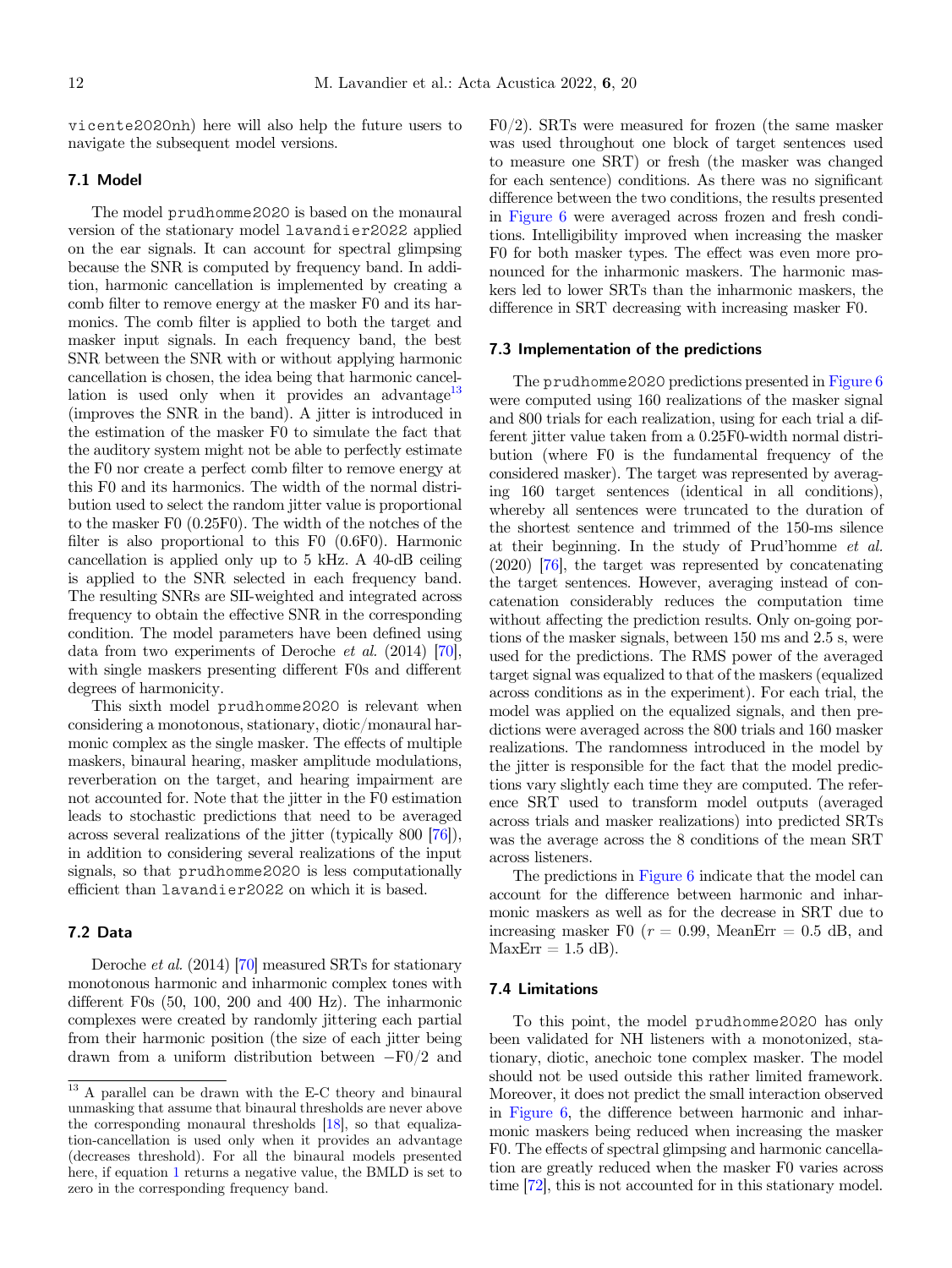<span id="page-12-0"></span>

Figure 6. Mean SRTs across listeners measured by Deroche *et al.* (2014) [\[70](#page-16-0)] with stationary monotonous harmonic and inharmonic complex tones with a F0 of 50, 100, 200 and 400 Hz. Predicted SRTs and performance statistics are displayed for the model prudhomme2020.

Moreover, prudhomme2020 is currently not able to handle multiple harmonic maskers with different F0s.

It is still unknown how relevant harmonic cancellation would be for more complex stimuli like speech maskers, which are intonated and contain unvoiced segments (with no F0).

## 8 General discussion

When willing to predict intelligibility, it is important to choose the right model for the considered conditions. Every model has its limitations and underlying assumptions, and will be appropriate or not depending on the type of listeners (NH or HI) and interferers (stationary noise, envelopemodulated noise, harmonic complex). [Table 1](#page-13-0) summarizes the characteristics of the six models presented here. One might be particularly interested in predicting the intelligibility of speech among competing talkers. No current model is able to do so [\[9](#page-14-0)]. Given the models currently available, those validated for non-stationary noise maskers seem to be the most appropriate to evaluate intelligibility differences associated with variations in energetic masking across speech-in-speech conditions. But one should keep in mind that, first, no such model exists that also accounts for the energetic masking effects associated with F0 differences [\[77\]](#page-16-0). The importance of such effects highlighted with harmonic complex maskers [[70](#page-16-0), [72\]](#page-16-0) remains to be investigated for speech maskers that are generally intonated, contain unvoiced segments, and can involve multiple F0s (for multiple speech maskers). Second, these intelligibility models generally do not account for the effects of informational masking [\[67\]](#page-16-0) that can occur when the speech maskers are similar to the speech target. On the other hand, models can be used to predict the contribution of energetic masking in speech-in-speech conditions, so that the contribution of informational masking can be quantified a posteriori as the remaining source of variations in the data once predicted energetic masking effects have been factored out. This has been done previously for NH listeners with vicente2020nh [[37](#page-15-0), [78](#page-16-0)] and for NH and HI listeners with vicente2020 [[64](#page-16-0)].

It is important to keep in mind that the absolute predictions of the models presented here do not carry any interesting meaning, it is the relative differences across predictions that are relevant. For example, lavandier2022 and jelfs2011 will produce an effective SNR of 0 dB for a stationary noise interferer with the same long-term spectrum as and co-located with the target speech, while vicente2020nh will output a 4.3-dB SNR in the same condition, because the Hann window used in the temporal segmentation systematically reduces the noise levels by 4.3 dB. However, the relative differences in prediction across different conditions with stationary noises will be very similar for these three models. Interestingly, to compare differences in predicted SRT across conditions with this model series, there is no requirement to calculate speech indices such as the articulation index (AI) [\[79](#page-16-0)] or the SII [[15](#page-14-0)], or to conduct index-to-intelligibility mapping [\[7](#page-14-0), [13](#page-14-0)]. The predicted differences in model output (effective SNR) can be directly compared to the measured differences in SRT (SNR at threshold). It is important to note that this assumes a linear relationship between SNR and percent correct, which is not verified at low and high SNRs, as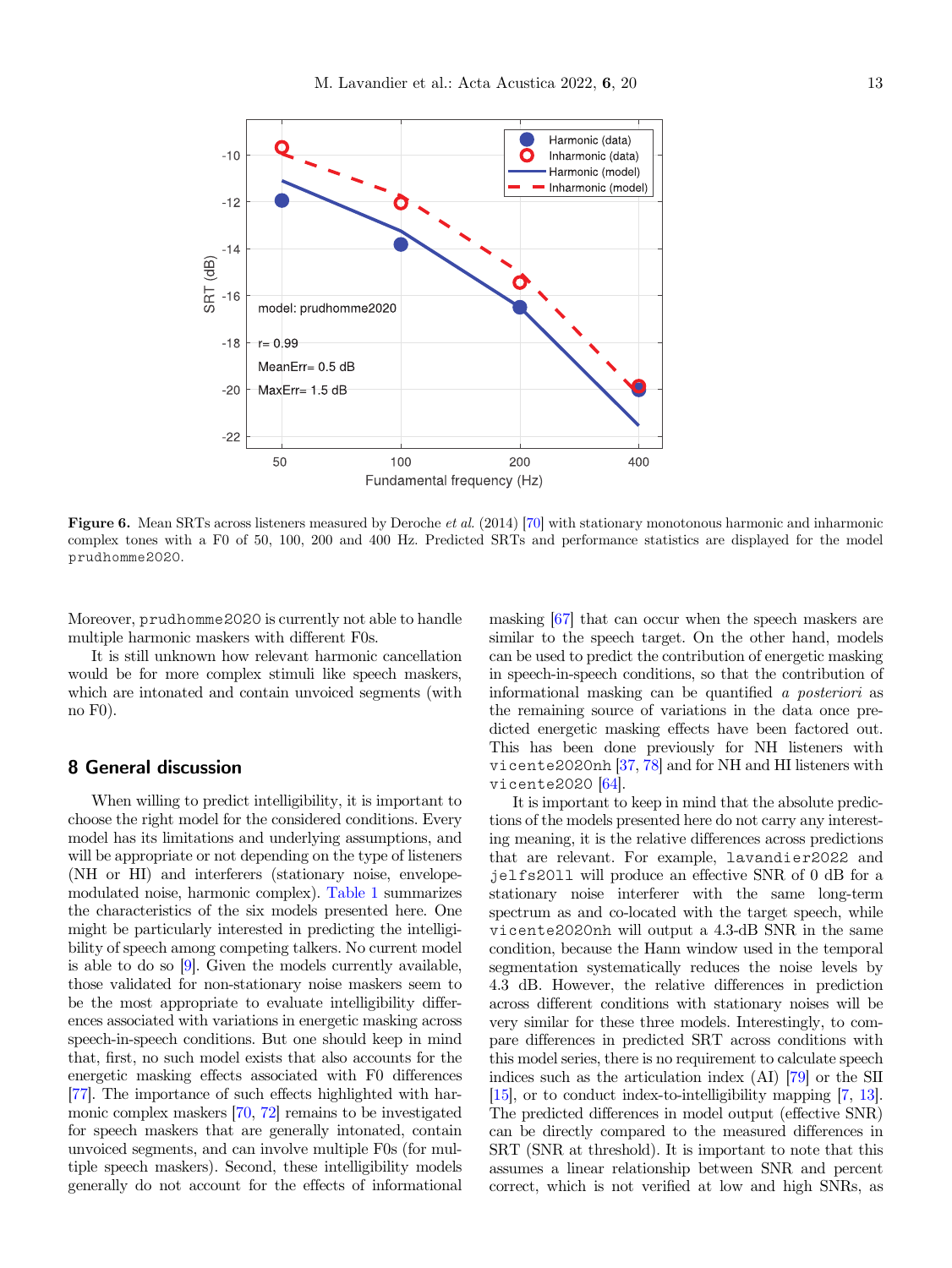<span id="page-13-0"></span>

| Table 1. Summary of the characteristics of the six model |                                                                        |               |         |                 |               |               |               |
|----------------------------------------------------------|------------------------------------------------------------------------|---------------|---------|-----------------|---------------|---------------|---------------|
|                                                          |                                                                        | lavandier2022 | jelfs20 | leclere2015     | vicente2020nh | vicente2020   | prudhomme2020 |
| Source type                                              | Stationary noise                                                       |               |         |                 |               |               | Never tested  |
|                                                          | Modulated noise                                                        |               |         |                 |               |               |               |
|                                                          | Harmonic masker                                                        |               |         |                 |               |               |               |
|                                                          | Reverberated                                                           |               |         |                 |               |               |               |
|                                                          | $t$ arget                                                              |               |         |                 |               |               |               |
| Listener type                                            | NH listeners                                                           |               |         |                 |               |               | $\mathsf{X}$  |
|                                                          | <b>HI</b> listeners                                                    |               |         |                 |               |               |               |
| Unmasking/masking type                                   |                                                                        |               |         |                 |               |               |               |
|                                                          | $\frac{\text{SRM}}{\Delta F0}$                                         |               |         |                 |               |               |               |
|                                                          | Intonation                                                             |               |         |                 |               |               |               |
|                                                          | $\label{eq:adibility} \begin{array}{ll} \text{Audibility} \end{array}$ |               |         |                 |               | ×             |               |
|                                                          | Informational                                                          |               |         |                 |               |               | $\circ$       |
| Specific input                                           |                                                                        |               | BRIR    | BRIRs           |               | Audiogram     | Masker F(     |
| Specific feature                                         |                                                                        |               |         | Early/late limi |               | nternal noise | Harmonic      |
|                                                          |                                                                        |               |         |                 |               |               | cancellation  |

indicated by the sigmoid form of the psychometric functions relating SNR and percent correct (which saturates at high and low SNRs). Thus, the direct comparison seems appropriate when considering the SRT defined at 50% intelligibility, which corresponds to the linear part of the psychometric functions, but it might not be appropriate when other threshold values are chosen (e.g., the SRT at 70% intelligibility). This direct comparison also assumes that the psychometric functions (underlying the SRTs) measured in the different conditions only differ by their SRT and in particular that they have the same slope, which might not always be verified depending on the conditions being compared. For example, the models would not be able to predict any effect on intelligibility associated with a difference in target speech material (which can differ in word frequency or in the presence of syntactic and/or semantic constraints). The nature of this speech material directly affects the slope of the psychometric function relating SNR and percent correct [\[15\]](#page-14-0). When one wants to predict absolute SRTs rather than relative differences, then a mapping between predictions and measurements is required: holding the assumptions just mentioned, the predictions are just linearly offset to match a reference SRT (here the average SRT across listeners and conditions in each experiment).

When a particular model has been chosen, it is also important to use the model properly, depending on its design. For example, the level equalization of the input signals is simple (most of the time), but also very important. In the model series presented here, the target and masker input signals need to be equalized in level. Any equalization error affecting differently the compared conditions will be directly transferred to the effective SNRs and thus to the prediction errors. For example, it has been explained above that this equalization needs to consider the energy of the BRIRs or the RMS power of the ear signals. The BRIRs also need to be filtered according to the long-term spectrum of the sources before the equalization (so that it mirrors the equalization of the stimuli). Any (inaudible) DC component in the (virtual) BRIRs needs to be discarded when computing the energy levels. These equalization techniques are illustrated in exp\_lavandier2022 (AMT 1.1 [\[11\]](#page-14-0)), using the examples presented here.

The performance of a model can be evaluated in different ways. It has already been mentioned that it is important to verify that predictions are both well correlated with the data and lead to low prediction errors. It is of course crucial to use the absolute value of the predictions errors before computing the mean prediction error (to prevent over- and under-estimations to cancel each other). One can also choose to compute the RMS prediction error, even if this can imply taking the square of a dB value. Another way to estimate model performance, compare to equalizing the level of the input signals and then compare the variations in model output to the variations in the data, could have been inversely to calibrate the input signals using the SNR at the SRT (thus using the measured data to set the levels of the input signals) and then verify that the model output is constant (plus/minus the prediction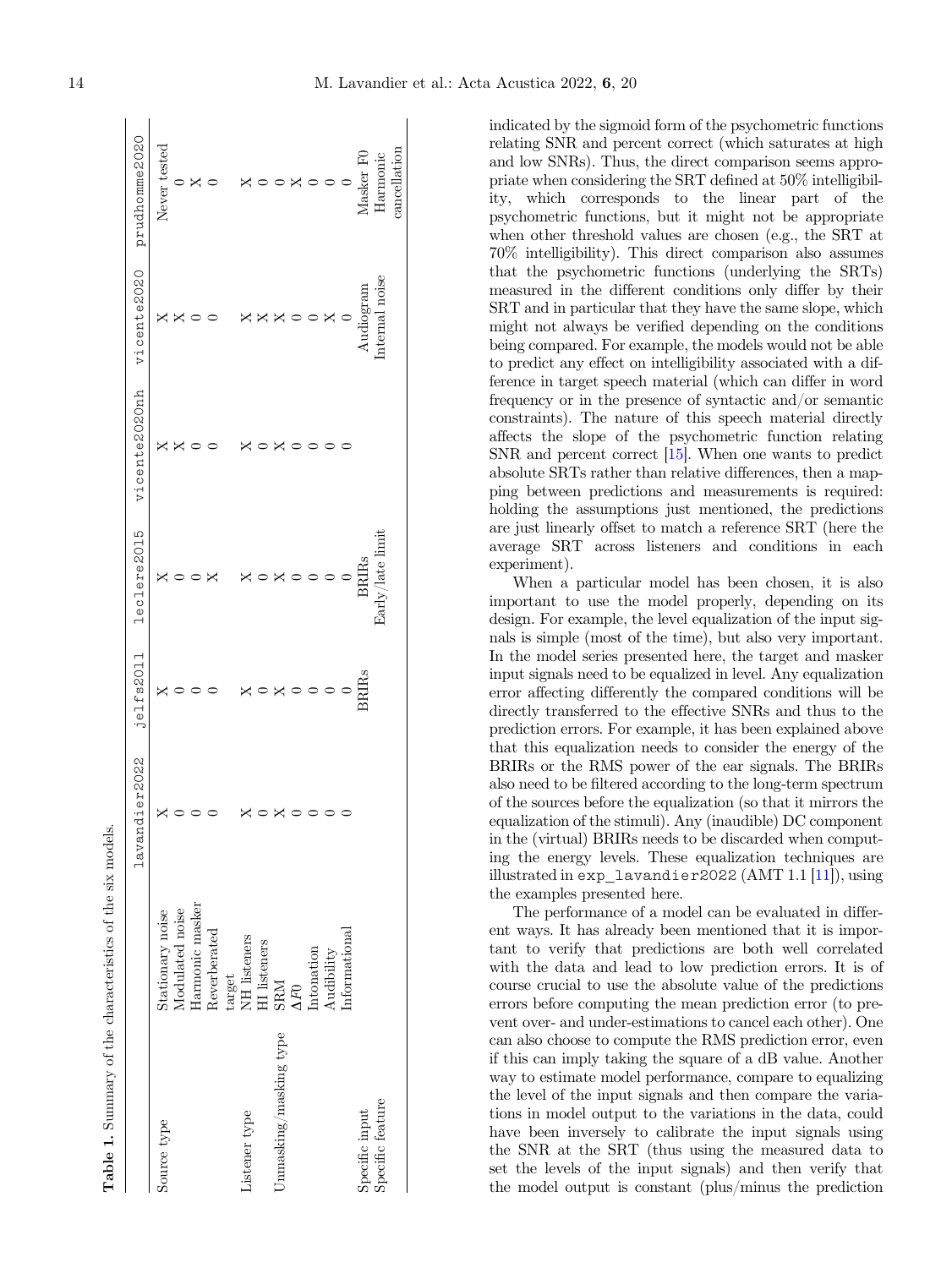<span id="page-14-0"></span>errors), corresponding to the constant intelligibility level at the SRT. This approach, even if elegant, can be very misleading: evaluating an intelligibility model by checking that it produces a constant output at the SRT is not appropriate because, for example, a "model" that produces a constant value of 0 for any input signal would pass this performance test perfectly even if it cannot predict anything.

The aim of this technical paper was to clarify when and how to use a series of six SNR-based speech intelligibility models. It is intended as a user guide, providing a code example to run each model (exp\_lavandier2022, AMT 1.1 [11]), so that the user can choose a particular model and verify how to handle its details before predicting intelligibility in other conditions. The questions raised here might also prove helpful when considering other modelling approaches, not limited to intelligibility.

## Conflict of interest

The authors declare no conflict of interest.

## Data availability statement

Implementations of both the models (lavandier 2022, jelfs2011, leclere2015, vicente2020nh, vicente2020, prudhomme2020) and the predictions presented here (exp\_lavandier2022) are publicly available as part of the Auditory Modeling Toolbox (AMT) [11] in the release of the version 1.1.0 available as a full package for download ([\[80](#page-16-0)] [https://sourceforge.net/projects/](https://sourceforge.net/projects/amtoolbox/files/AMT1.x/amtoolbox-full-1.1.0.zip/download) amtoolbox/fi[les/AMT1.x/amtoolbox-full-1.1.0.zip/download\)](https://sourceforge.net/projects/amtoolbox/files/AMT1.x/amtoolbox-full-1.1.0.zip/download).

## Acknowledgments

The authors would like to acknowledge the crucial contributions of their colleagues who participated in the development of the models presented here: John Culling, Sam Jelfs, Benjamin Collin, Thibaud Leclère, Jörg Buchholz, and Virginia Best. This work was conducted within the LabEx CeLyA (Lyon Acoustics Center, ANR-10- LABX-0060) and supported by the grants Speech2Ears (Fondation pour l'Audition) and ASH (PHC Danube, Grant Nos. 45268RE, APVV DS-FR-19-0025, WTZ MULT 07/2020).

## References

- 1. R. Plomp: Binaural and monaural speech intelligibility of connected discourse in reverberation as a function of azimuth of a single competing sound source (speech or noise). Acta Acustica united with Acustica 34 (1976) 200–211.
- 2. M.L. Hawley, R.Y. Litovsky, J.F. Culling: The benefit of binaural hearing in a cocktail party: effect of location and type of interferer. Journal of the Acoustical Society of America 115, 2 (2004) 833–843.
- 3. A.W. Bronkhorst, R. Plomp: The effect of head-induced interaural time and level differences on speech intelligibility

in noise. Journal of the Acoustical Society of America 83, 4 (1988) 1508–1516.

- 4. N.I. Durlach: Binaural signal detection: Equalization and cancellation theory. In: J. Tobias, Ed. Foundations of Modern Auditory Theory, Vol. II, New York: Academic, 1972: 371–462.
- 5. J.F. Culling, M. Lavandier: Binaural unmasking and spatial release from masking. In: R.Y. Litovsky, M.J. Goupell, A.N. Popper, R.R. Fay, Eds. Binaural Hearing, Vol. 73 of Springer Handbook of Auditory Research, Switzerland: Springer Nature, 2021: 209–241.
- 6. J.F. Culling, K.I. Hodder, C.Y. Toh: Effects of reverberation on perceptual segregation of competing voices. Journal of the Acoustical Society of America 114, 5 (2003) 2871–2876.
- 7. R. Beutelmann, T. Brand: Prediction of speech intelligibility in spatial noise and reverberation for normal-hearing and hearing-impaired listeners. Journal of the Acoustical Society of America 120, 1 (2006) 331–342.
- 8. M. Lavandier, J.F. Culling: Speech segregation in rooms: Monaural, binaural, and interacting effects of reverberation on target and interferer. Journal of the Acoustical Society of America 123, 4 (2008) 2237–2248.
- 9. M. Lavandier, V. Best: Modeling binaural speech understanding in complex situations: In: J. Blauert, J. Braasch, Eds. The technology of binaural understanding, Switzerland: Springer Nature, 2020: 547–578.
- 10. M. Lavandier, J.F. Culling: Prediction of binaural speech intelligibility against noise in rooms. Journal of the Acous-tical Society of America 127, 1 (2010) 387–399.
- 11. P. Majdak, C. Hollomey, R. Baumgartner: AMT 1.x: A toolbox for reproducible research in auditory modeling. Acta Acustica 6 (2022) 19.
- 12. R. Wan, N.I. Durlach, H.S. Colburn: Application of an extended equalization- cancellation model to speech intelligibility with spatially distributed maskers. Journal of the Acoustical Society of America 128, 6 (2010) 3678–3690.
- 13. H. Levitt, L.R. Rabiner: Predicting binaural gain in intelligibility and release from masking for speech. Journal of the Acoustical Society of America 424 (1967) 820–829.
- 14. P.M. Zurek: Binaural advantages and directional effects in speech intelligibility. In: G. Studebaker, I. Hochberg, Eds. Acoustical factors affecting hearing aid performance, Needham Heights, MA: Allyn and Bacon, 1993: 255–276.
- 15. ANSI S3.5: Methods for calculation of the speech intelligibility index, American National Standards Institute, New York. 1997.
- 16. J.F. Culling, M.L. Hawley, R.Y. Litovsky: The role of headinduced interaural time and level differences in the speech reception threshold for multiple interfering sound sources. Journal of the Acoustical Society of America 116, 2 (2004) <sup>1057</sup>–1065.
- 17. J.F. Culling, M.L. Hawley, R.Y. Litovsky: Erratum: The role of head-induced interaural time and level differences in the speech reception threshold for multiple interfering sound sources. Journal of the Acoustical Society of America 118, 1 (2005) 552.
- 18. N.I. Durlach: Equalization and cancellation theory of binaural masking-level differences. Journal of the Acoustical Society of America 35, 8 (1963) 1206–1218.
- 19. S. Jelfs, J.F. Culling, M. Lavandier: Revision and validation of a binaural model for speech intelligibility in noise. Hearing Research 275 (2011) 96–104.
- 20. M. Lavandier, S. Jelfs, J.F. Culling, A.J. Watkins, A.P. Raimond, S.J. Makin: Binaural prediction of speech intelligibility in reverberant rooms with multiple noise sources. Journal of the Acoustical Society of America 131, 1 (2012) <sup>218</sup>–231.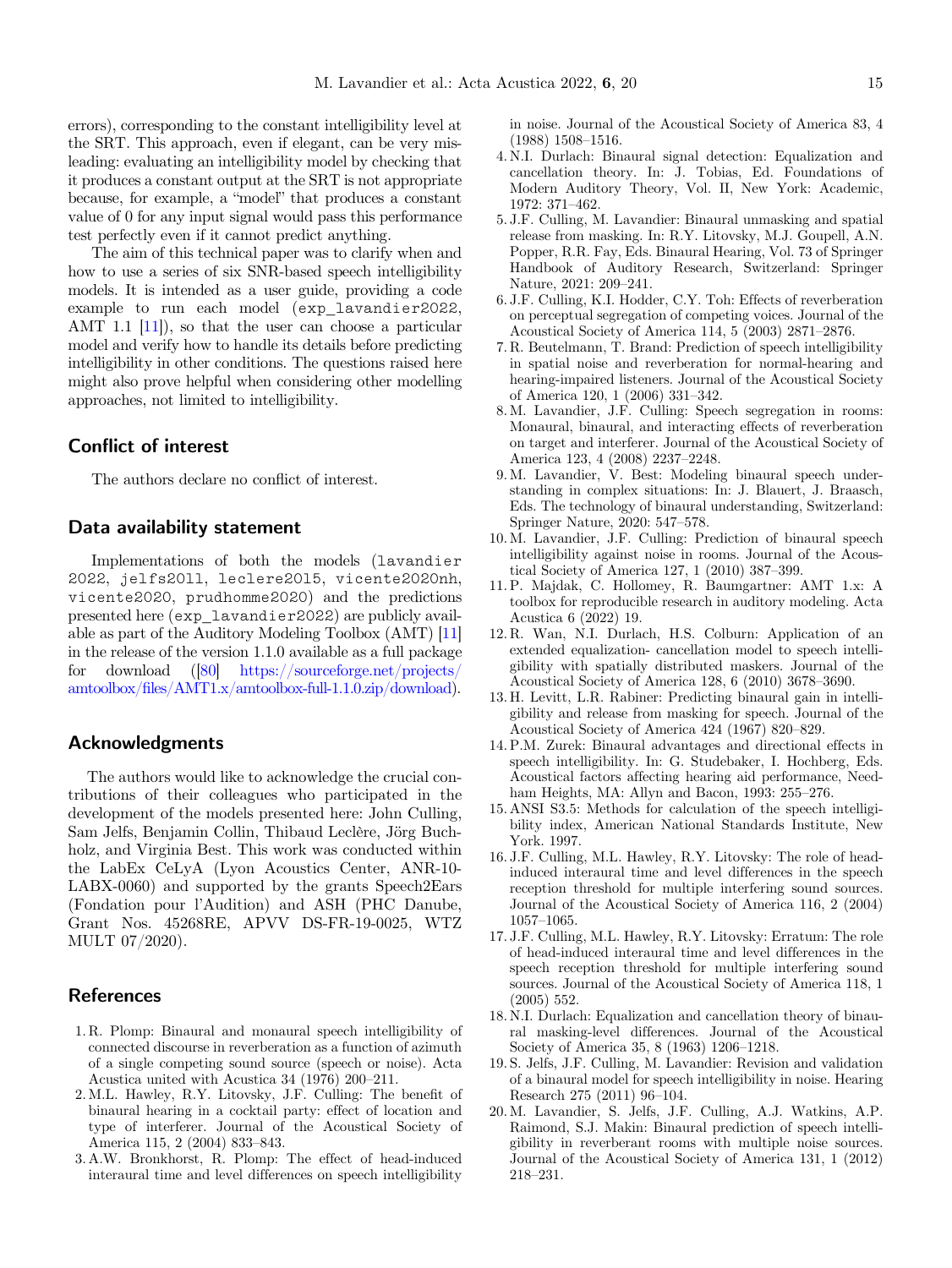- <span id="page-15-0"></span>21. K.S. Rhebergen, N.J. Versfeld: A speech intelligibility indexbased approach to predict the speech reception threshold for sentences in fluctuating noise for normal-hearing listeners. Journal of the Acoustical Society of America 117, 4 (2005) <sup>2181</sup>–2192.
- 22. J.F. Culling, S. Jelfs, M. Lavandier: An alternative perspective on multi-channel reproduction, in Reproduced Sound 2010, Proceedings of the Institute of Acoustics. 2010.
- 23. J.F. Culling, M. Lavandier, S. Jelfs: Predicting binaural speech intelligibility in architectural acoustics. In: J. Blauert, Ed. The technology of binaural listening, Berlin-Heidelberg-New York NY: Springer, 2013: 427–447.
- 24. T. Leclère, D. Thery, M. Lavandier, J.F. Culling: Speech intelligibility for target and masker with different spectra. In: P. van Dijk, D. Baskent, E. Gaudrain, E. de Kleine, A. Wagner, C. Lanting (Eds.), Physiology, psychoacoustics and cognition in normal and impaired hearing, Vol. 894, Springer, Advances in Experimental Medicine and Biology, 2016: 257– 266.
- 25. J.M. Festen, R. Plomp: Effects of fluctuating noise and interfering speech on the speech- reception threshold for impaired and normal hearing. Journal of the Acoustical Society of America 88, 4 (1990) 1725–1736.
- 26. A.W. Bronkhorst, R. Plomp: Effect of multiple speechlike maskers on binaural speech recognition in normal and impaired hearing. Journal of the Acoustical Society of America 92, 6 (1992) 3132–3139.
- 27. M. Cooke: A glimpsing model of speech perception in noise. Journal of the Acoustical Society of America 119, 3 (2006) <sup>1562</sup>–1573.
- 28. A.W. Bronkhorst, R. Plomp: A clinical test for the assessment of binaural speech perception in noise. Audiology 29 (1990) 275–285.
- 29. E.L.J. George, J.M. Festen, T. Houtgast: The combined effects of reverberation and nonstationary noise on sentence intelligibility. Journal of the Acoustical Society of America 124, 2 (2008) 1269–1277.
- 30. R. Beutelmann, T. Brand, B. Kollmeier: Revision, extension, and evaluation of a binaural speech intelligibility model. Journal of the Acoustical Society of America 127, 4 (2010) <sup>2479</sup>–2497.
- 31. B. Collin, M. Lavandier: Binaural speech intelligibility in rooms with variations in spatial location of sources and modulation depth of noise interferers. Journal of the Acous-tical Society of America 134, 2 (2013) 1146–1159.
- 32. T. Vicente, M. Lavandier: Further validation of a binaural model predicting speech intelligibility against envelopemodulated noises. Hearing Research 390 (2020) 107937.
- 33. J.F. Culling, Q. Summerfield: Measurements of the binaural temporal window using a detection task. Journal of the Acoustical Society of America 103, 6 (1998) 3540–3553.
- 34. D.W. Grantham, F.L. Wightman: Detectability of a pulsed tone in the presence of a masker with time-varying interaural correlation. Journal of the Acoustical Society of America 65, 6 (1979) 1509–1517.
- 35. J.F. Culling, E.R. Mansell: Speech intelligibility among modulated and spatially distributed noise sources. Journal of the Acoustical Society of America 133, 4 (2013) 2254– 2261.
- 36. C.F. Hauth, T. Brand: Modeling sluggishness in binaural unmasking of speech for maskers with time-varying interaural phase differences. Trends in Hearing 22 (2018) 1–10.
- 37. J. Cubick, J.M. Buchholz, V. Best, M. Lavandier, T. Dau: Listening through hearing aids affects spatial perception and speech intelligibility in normal-hearing listeners. Journal of the Acoustical Society of America 144, 5 (2018) 2896–2905.
- 38. T. Houtgast, H.J.M. Steeneken: A review of the MTF concept in room acoustics and its use for estimating speech intelligibility in auditoria. Journal of the Acoustical Society of America 77, 3 (1985) 1069–1077.
- 39. M. Lavandier, J.F. Culling: Speech segregation in rooms: Effects of reverberation on both target and interferer. Journal of the Acoustical Society of America 122, 3 (2007) <sup>1713</sup>–1723.
- 40. J.P. Moncur, D. Dirks: Binaural and monaural speech intelligibility in reverberation. Journal of Speech and Hearing Research 10 (1967) 186–195.
- 41. A.K. Nábĕlek, P.K. Robinson: Monaural and binaural speech perception in reverberation for listeners of various ages. Journal of the Acoustical Society of America 71, 5 (1982) <sup>1242</sup>–1248.
- 42. T. Leclère, M. Lavandier, J.F. Culling: Speech intelligibility prediction in reverberation: Towards an integrated model of speech transmission, spatial unmasking and binaural dereverberation. Journal of the Acoustical Society of America 137, 6 (2015) 3335–3345.
- 43. J.S. Bradley, H. Sato, M. Picard: On the importance of early reflections for speech in rooms. Journal of the Acoustical Society of America 113, 6 (2003) 3233–3244.
- 44. J.P.A. Lochner, J.F. Burger: The influence of reflections on auditorium acoustics. Journal of Sound and Vibration 1, 4 (1964) 426–454.
- 45. J.S. Bradley: Predictors of speech intelligibility in rooms. Journal of the Acoustical Society of America 80, 3 (1986) <sup>837</sup>–845.
- 46. J.S. Bradley, R.D. Reich, S.G. Norcross: On the combined effects of signal-to-noise ratio and room acoustics on speech intelligibility. Journal of the Acoustical Society of America 106, 4 (1999) 1820–1828.
- 47. G.A. Soulodre, N. Popplewell, J.S. Bradley: Combined effects of early reflections and background noise on speech intelligibility. Journal of Sound and Vibration 135, 1 (1989) 123– 133.
- 48. I. Arweiler, J.M. Buchholz: The influence of spectral characteristics of early reflections on speech intelligibility. Journal of the Acoustical Society of America 130, 2 (2011) <sup>996</sup>–1005.
- 49. N. Roman, J. Woodruff: Speech intelligibility in reverberation with ideal binary masking: Effects of early reflections and signal-to-noise ratio threshold. Journal of the Acoustical Society of America 133, 3 (2013) 1707–1717.
- 50. A. Warzybok, J. Rennies, T. Brand, S. Doclo, B. Kollmeier: Effects of spatial and temporal integration of a single early reflection on speech intelligibility. Journal of the Acoustical Society of America 133, 1 (2013) 269–282.
- 51. A. Lindau, L. Kosanke, S. Weinzierl: Perceptual evaluation of model- and signal-based predictors of the mixing time in binaural room impulse responses. Journal of the Audio Engineering Society 60, 11 (2012) 887–898.
- 52. O. Kokabi, F. Brinkmann, S. Weinzierl: Segmentation of binaural room impulse responses for speech intelligibility prediction. Journal of the Acoustical Society of America 144, 5 (2018) 2793–2800.
- 53. J. Rennies, A. Warzybok, T. Brand, B. Kollmeier: Measurement and prediction of binaural-temporal integration of speech reflections. Trends in Hearing 23 (2019) 2331216519854267.
- 54. A.J. Watkins: Perceptual compensation for effects of reverberation in speech identification. Journal of the Acoustical Society of America 118, 1 (2005) 249–262.
- 55. E. Brandewie, P. Zahorik: Prior listening in rooms improves speech intelligibility. Journal of the Acoustical Society of America 128, 1 (2010) 291–299.